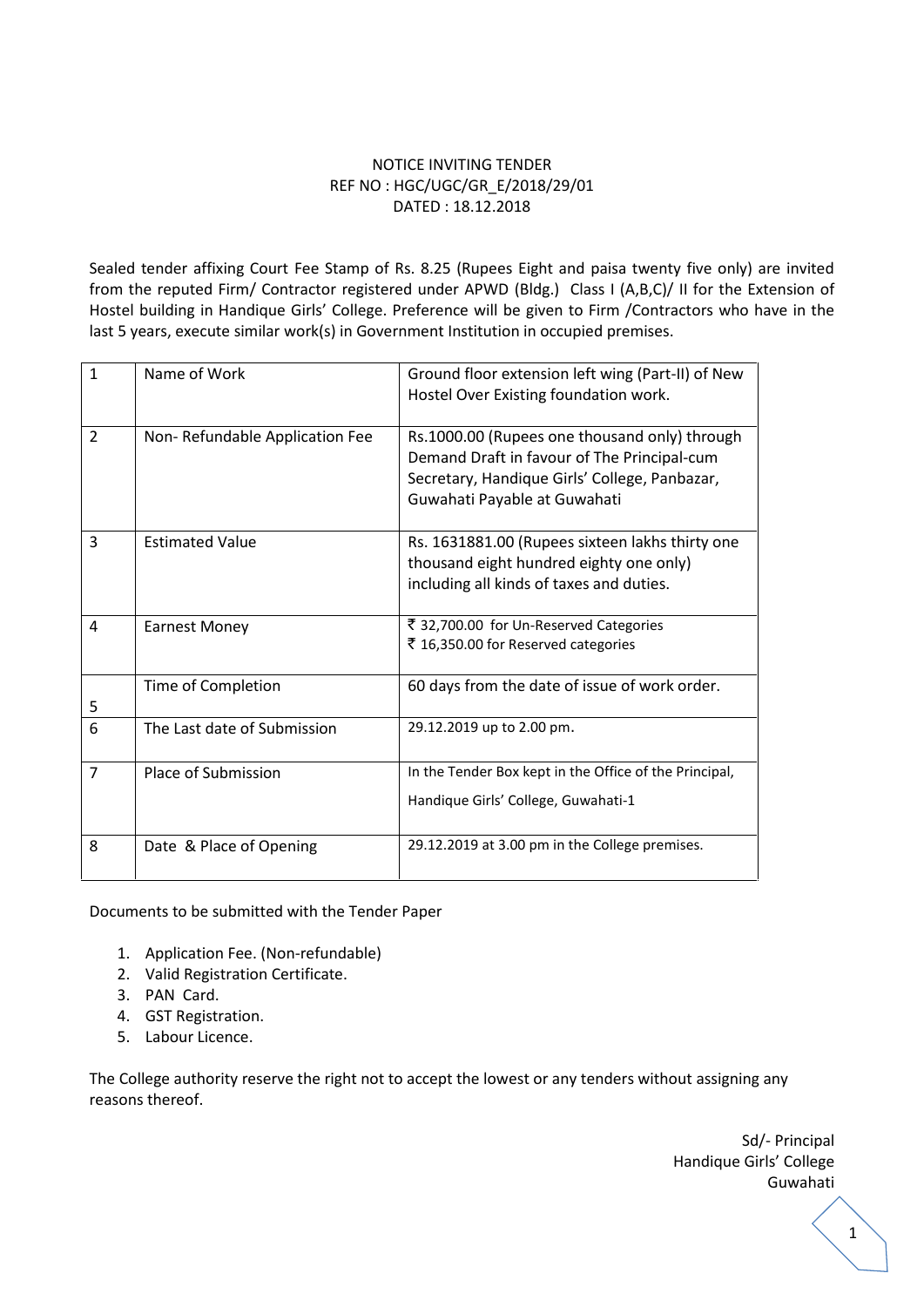# **HANDIQUE GIRLS COLLEGE (GUWAHATI)**

# **DETAIL NOTICE INVITING TENDER FOR GROUND FLOOR EXTENSION LEFT WING (PART-ii) OF NEW HOSTEL OVER EXISTING FOUNDATION WORK IN HANDIQUE GIRLS' COLLEGE HOSTEL.**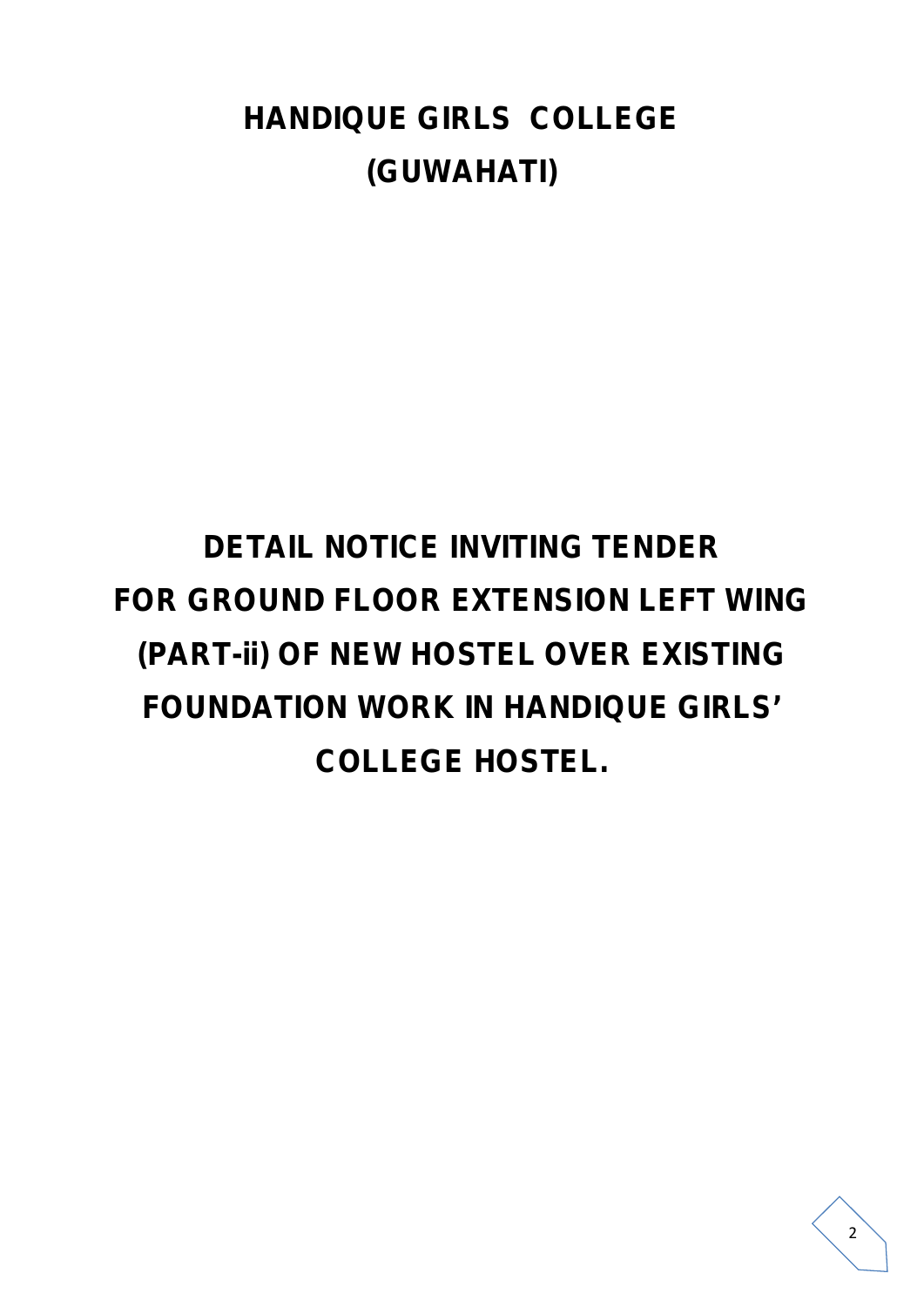# **OFFICE OF THE PRINCIPAL , HANDIQUE GIRLS COLLEGE, GUWAHATI**

**Name of the Work :- Ground Floor Extension left wing (Part-II) of New Hostel over Existing Foundation work.**

Details for the Firm/ Contractor :

1 Name

- 2 Complete Postal Address :
- 3 Phone No.
- 4 Email(if any)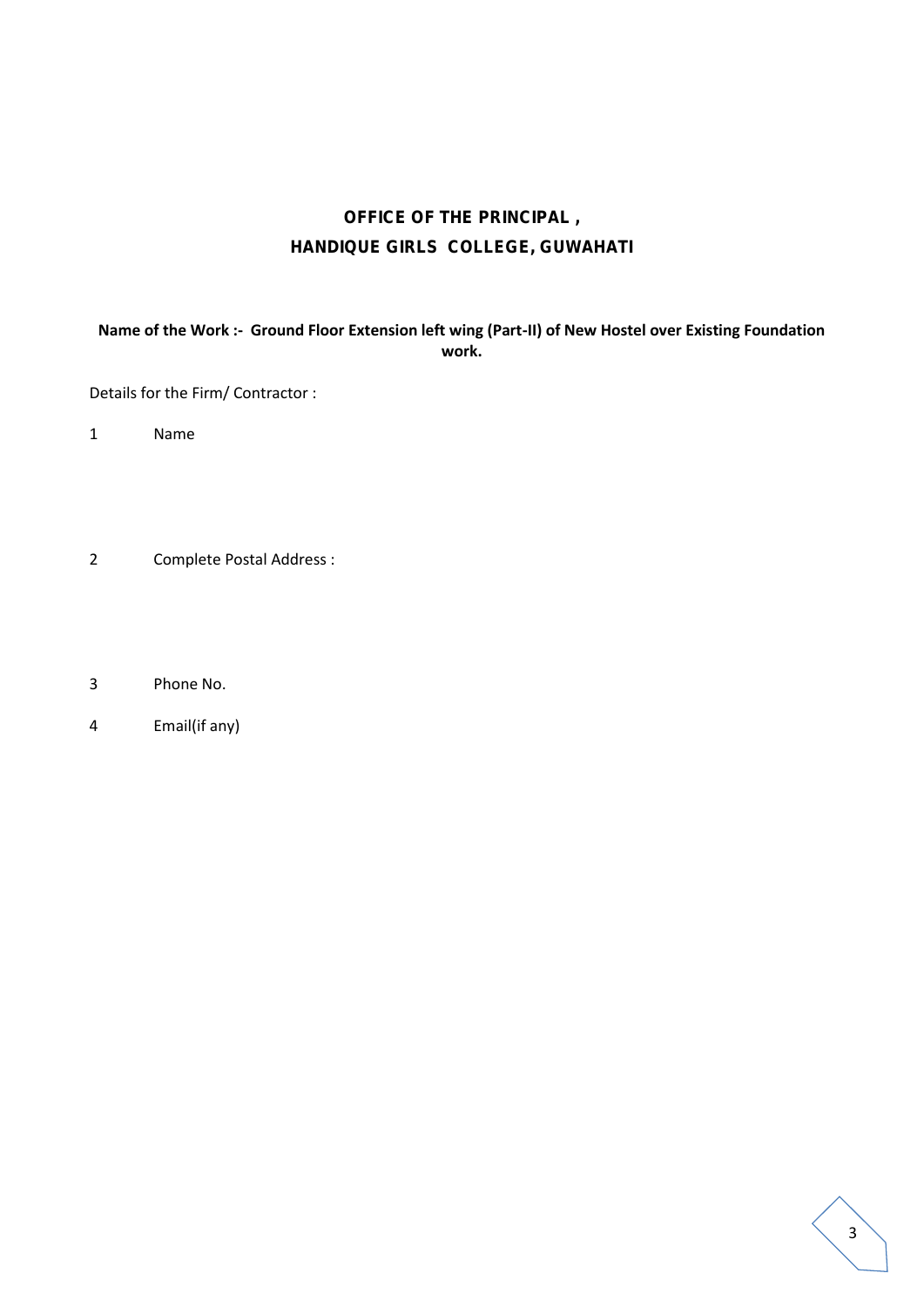# **HANDIQUE GIRLS COLLEGE**

# **Detailed Notice Inviting Tenders**

1. Sealed tenders are hereby invited on behalf of the Government of Assam from the Architect/ Engineers/ Entrepreneurs/ firms of Class I (A,B & C) / II Category and Possessing requisite experience in building works for the following work.

Name of work : Ground floor extension left wing (Part-II) of New Hostel over Existing Foundation work.

Location : Handique Girls' College, Hostel, Dighalipukhuri East Guwahati

Estimated Value : **Rs.16,31,881.00(Rupees Sixteen lakhs thirty one thousand eight hundred eighty one only)**

2. The tender should bear a court fee stamp of Rs. 8.25 (Rupees Eight and Paise Twenty Five) only (non-refundable) to be affixed with the tender without which no tender will be considered for acceptance.

3. Tenders, which should always be placed in sealed cover, with the name of work written on the envelopes will have to dropped at the Tender Box located in the College campus up to 2.00 PM of 29<sup>th</sup> December, 2018, and will be open on the 29 th December 2018 at 3.00 PM in presence of attending tenderers or their authorized representatives.

3(a) The time allowed for completion is **60 (Sixty days)** from the 5 th day of the issue of the formal work order.

4. The tenderers should quote the rates as per items mentioned in **Annex-1** (**Bill of quantities)** for Ground Floor extension left wing (part-II) of New Hostel over Existing Foundation work at Handique Girls' College Hostel. Bidders are advised to visit the site, with intimation to the Principal, Handique Girls' College, to acquaint themselves with the work before submitting their bids.

5. The complete tender documents containing the tender forms, general forms, general and special conditions of contract, etc. can be obtained from the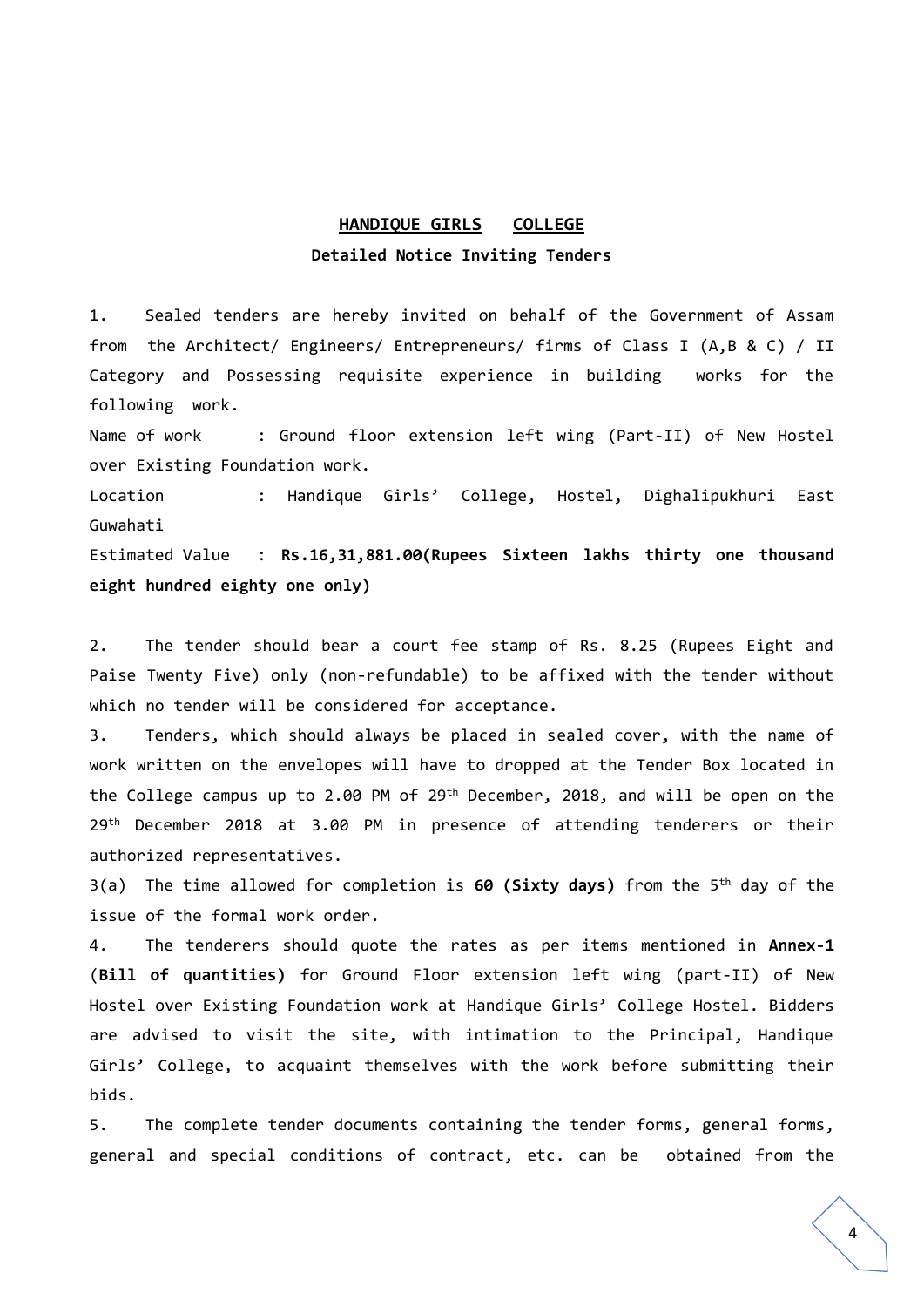College website www.hgcollege.org . The interested bidder has to download the tender documents and submit the same along with necessary supporting documents. 6. The earnest money need to be paid by the tenderers expressing interest as mentioned in tender form.

7. The selected tenderer will have to sign the formal tender form after depositing the necessary security money at the rate of 2% of the tender value of the work within specified time from the date of issue of selection order failing which an amount equivalent to 2% of the tender value of the work shall stand forfeited to the Principal, Handique Girls College.

8. The acceptance of tender will rest with the **Construction and Maintenance Committee, Handique Girls College, Guwahati, Kamrup, Assam,** herein after called committee who **does not bind** itself to **accept the lowest tender and reserves to himself the authority to reject any or all the tenders received without assigning any reason**. All tenders in which any of the prescribed conditions are not fulfilled or are incomplete in any respect are liable to be rejected.

9. Canvassing in connection with tender is strictly prohibited and the tenders submitted by the contractors who resort to such canvassing will be liable to rejection.

10. On acceptance of the tender, the name of accredited representative(s) of the contractors who should be responsible for taking instructions from the herein after called Principal shall be communicated to the **Principal, Handique Girls College**.

11. All rates shall be quoted on the proper form furnished with the tender documents. Special care should be taken to write the rate in figures as well in words, and the amount in figures only, in such a way that interpolation is not possible.

12. The contractors must produce Income Tax Clearance Certificate on the latest form as prescribed by the Ministry of Finance, Government of India.

13. No Engineer of gazette rank or other Gazetted Officer employed in Engineering Administrative duties in an Engineering Department of the State/Central Government is allowed to work as a Contractor for a period of two years after his retirement from Government Service without the previous permission of the Government. This contract is liable to be cancelled if either the contractor or any of his employees is found at any time to be such a person who had not obtained the permission of the Government as aforesaid before submission of tender or engagement in the Contractor services.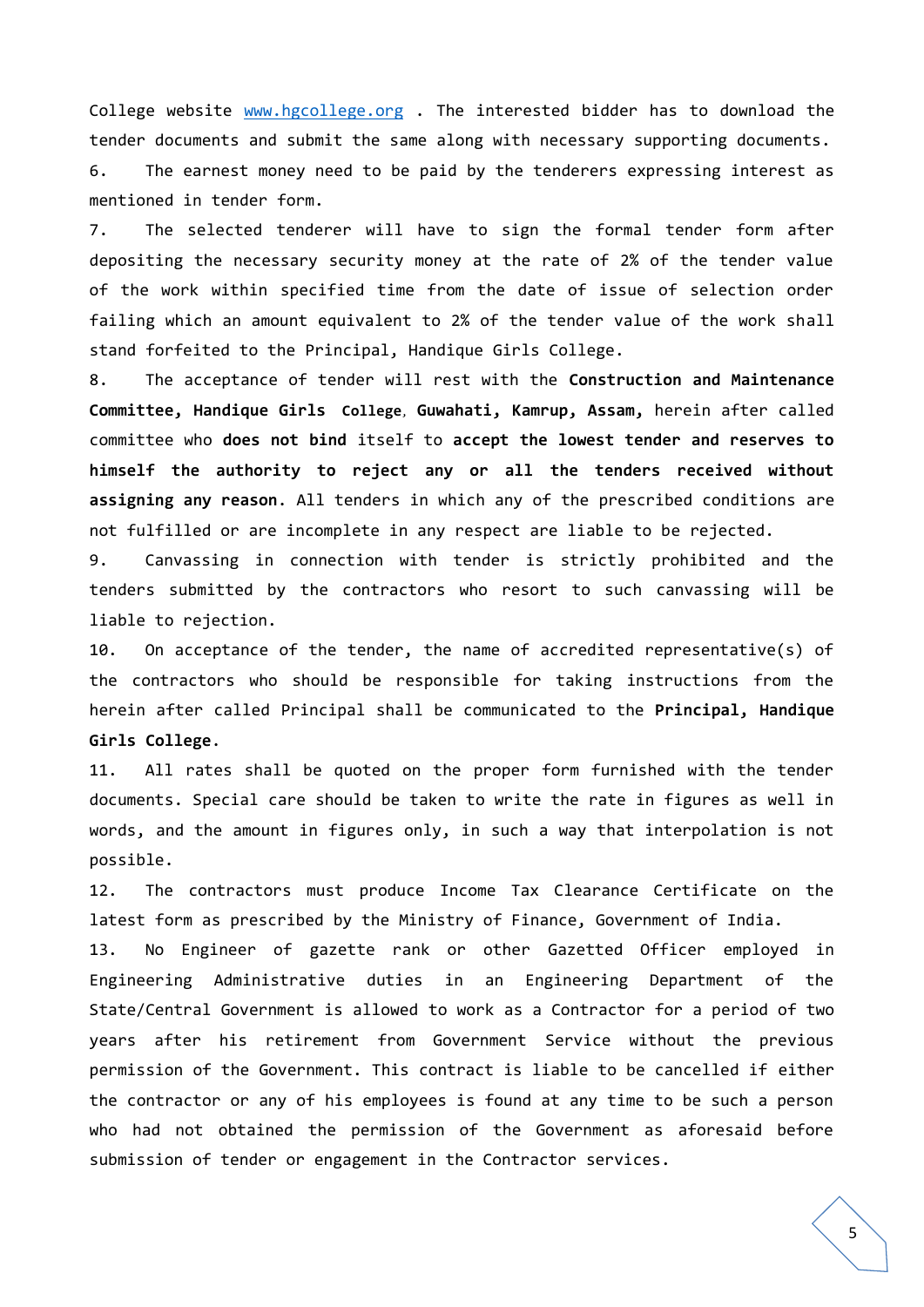14. The tender for works shall remain open for acceptance for a period of 180 (One Eighty) days from the date of opening the tenders. If any tenderers withdrawn his tender before the said period or makes any modification in the items and conditions of the tender which are not acceptable to the Committee, then the Committee shall without prejudice to any other right or remedy be at liberty to forfeit an amount equivalent to 2% of the value of the contract from the earnest money.

15. The tender for the work shall not be witnessed by a contractor or contractors who himself/ themselves has/have tendered or who may tender for the same work. Failure to observe this condition should render tenders of the Contractors tendering as well as witnessing the tender in liable to summarily rejected.

16. The tender shall be for the composite work mentioned in this N.I.T.

17.(a) Before tendering, the intending tenderer shall inspect the site to fully acquaint himself / herself about the condition in regard to accessibility of site and locality, nature and extent of ground, working conditions including, stacking of materials, installation of T&P etc. conditions affecting accommodation and movement of labour etc., required for the satisfactory execution of the work/ contract. No claim whatsoever on such account shall be entertained by the Handique Girls' College under any circumstances.

(b) The intending tenderer should also inspect the quarry and satisfy himself/ herself about the quality and availability of the various materials. The Department shall not consider, after acceptance of the contract, to pay any extra charges for lead or any other reasons, in case, the contractor is found later on, to have misjudged quality and availability of materials in the quarry.

18. The contractor's responsibility for the contract shall commence from the date of issue orders of acceptance of tender.

19. Unsealed tenders shall be summarily rejected.

20. The Contractor should read the specifications and study the other terms and conditions carefully before submitting the tender.

21. If it is found that the tender is not submitted in the proper manner or conditions, too many corrections or assured rates or amount, it would be open for the **Committee** to take suitable action against the Contractor.

22. The tenderers shall sign a declaration under the official secret act for maintaining secrecy of the tender documents drawings or any other records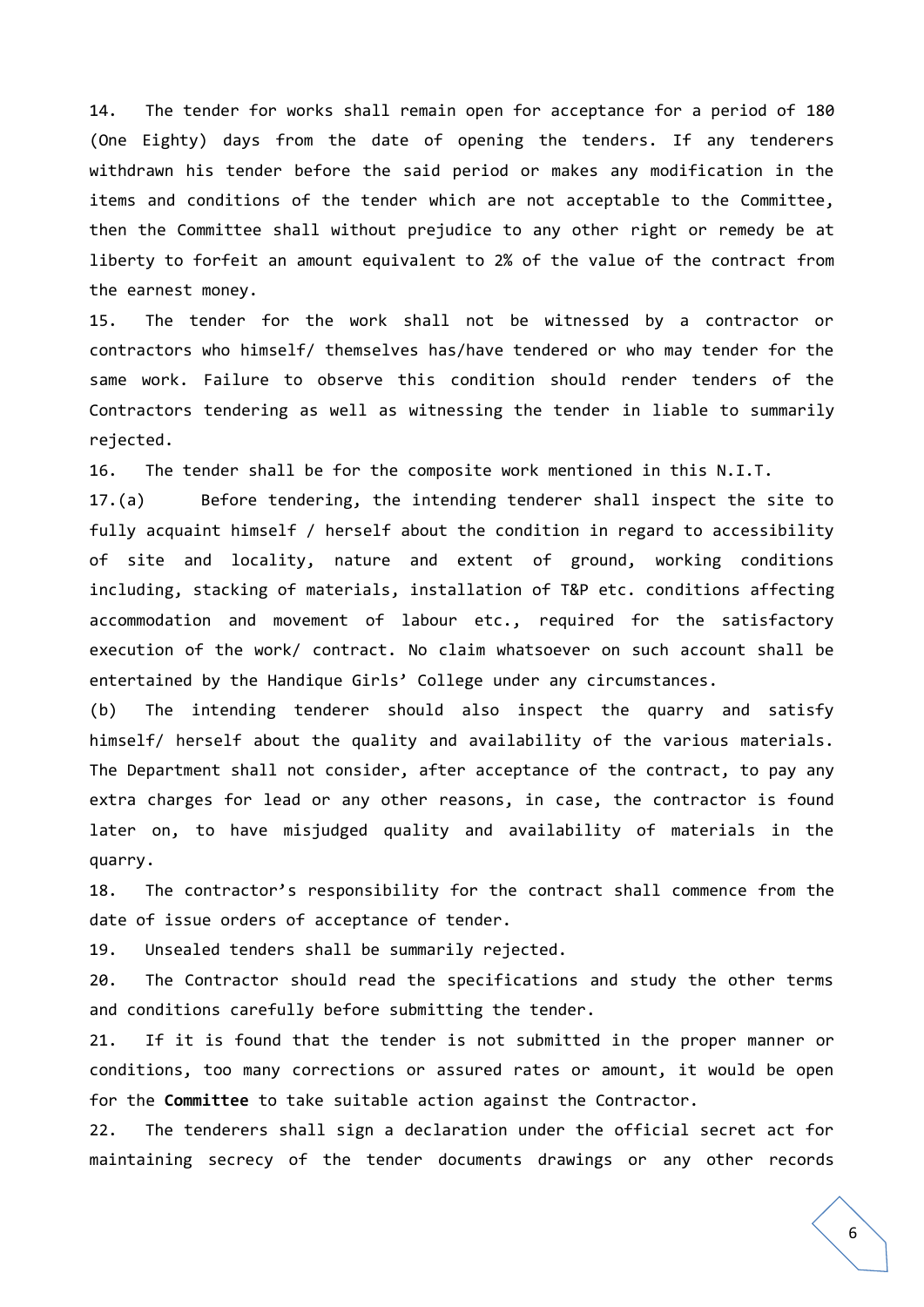connected with the work given to them. The unsuccessful tenderers shall return all the drawings given to them.

#### **DECLARATION**

I/We hereby declare that I/We shall treat the documents, drawings and other records connected with the works as secret/confidential and shall not communicate information derived therefrom to any person other than a person to whom I/We am/are authorized to communicate the same or used the information to any manner prejudicial to the safety of the Handique Girls' College.

# HANDIQUE GIRLS COLLEGE,GUWAHATI -1 (TENDER FORM )

Item Rate tender and Contractor for works.

# **GENERAL RULES AND DIRECTIONS FOR THE GUIDANCE OF CONTRACTORS**

\_\_\_\_\_\_\_\_\_\_\_\_\_\_\_\_\_\_\_\_\_\_\_\_\_\_\_\_\_\_\_\_\_\_\_\_\_\_\_\_\_\_\_\_\_\_\_\_\_\_\_\_\_\_\_\_\_\_\_\_\_\_\_\_\_\_\_

- 1. In the event of the tender being submitted by a firm, it must be signed separately by each member thereof, or in the event of the absence of any partner, it must be signed on his behalf by a person holding a power of attorney, authorizing him to do so. Such power of attorney to be produced with tender, must disclose that the firm is duly registered under the Indian partnership Act.
- 2. Receipt for payments made on account of a work, when executed by a firm, must also be signed by the several partners, except where the contractors are described in their tender as a firm, in which case the receipts must be signed in the name of the firm by one of the partners, or by some other person having authority to give effectual receipts for the firm.
- 3. The **Committee** or its duly authorized person will open tenders on the presence of any intending contractors who may be present at the time, and will initial and date the tenders. In the event of a tender being accepted, a receipt for the earnest money forwarded therewith shall there upon be given to the contractor who shall there upon for the purpose of identification sign copies of the specifications and other documents as mentioned in Rule-I. in the event of a tender being rejected, the earnest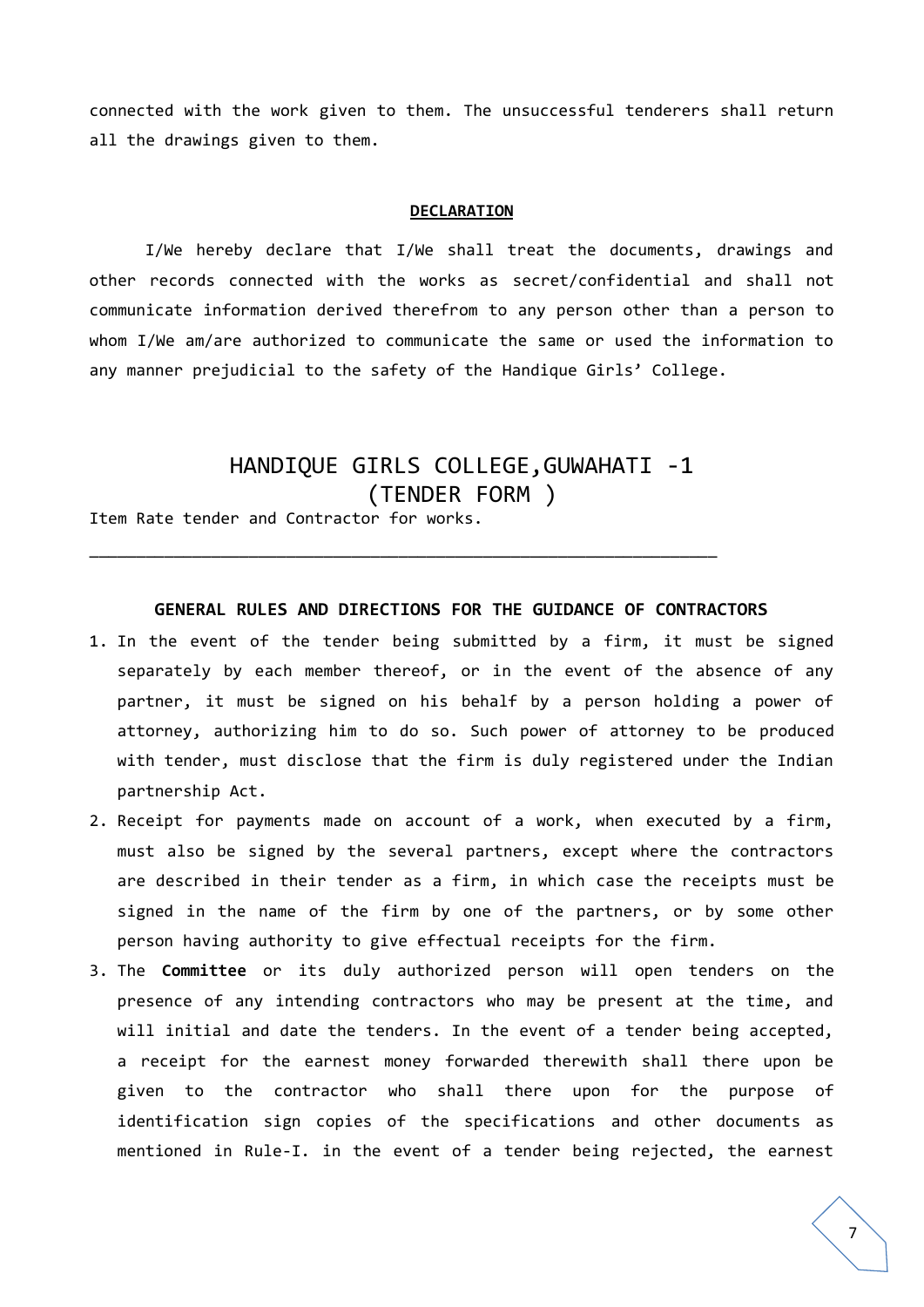money forwarded with such unaccepted tender shall there upon be returned to the contractor for making the same.

**4.** The **Committee** shall have the right of rejecting all or any of the tenders without assigning any reasons and with also not be **bound to accept the lowest tender.**

## **TENDER FOR WORKS**

I/We hereby tender for the execution, to the **Principal, Handique Girls' College** of the work specified in the underwritten memorandum within the time specified on such memorandum at the rates specified therein, and accordance in all respects with the true intent and meaning of the specifications, designs, designs drawing and instruction in writing referred into Rule I thereof and in Clause 11 of the annexed conditions and with such materials as are provided for by and in all other respects in accordance with such conditions so far as applicable.

#### **MEMORANDUM**

## **General Description**

| a) | Estimated cost                         | Rs. 16, 31, 881.00                    |
|----|----------------------------------------|---------------------------------------|
| b) | Earnest Money                          | Rs. 32,700.00 for Un-reserved         |
|    |                                        | category                              |
|    |                                        | Rs. 16,350.00 for Reserved Category   |
| c) | Security Deposit (After selection)     | Rs. 32,700.00 for Un-Reserved         |
|    |                                        | Rs. 16,350.00 for Reserved Category   |
| D) | Percentage if any, to be deducted from | 9% as performance guarantee           |
|    | Bill(s)                                |                                       |
| e) | Time allowed for commencement of work  | 5 days from the date of issue of work |
|    |                                        | order.                                |
|    |                                        |                                       |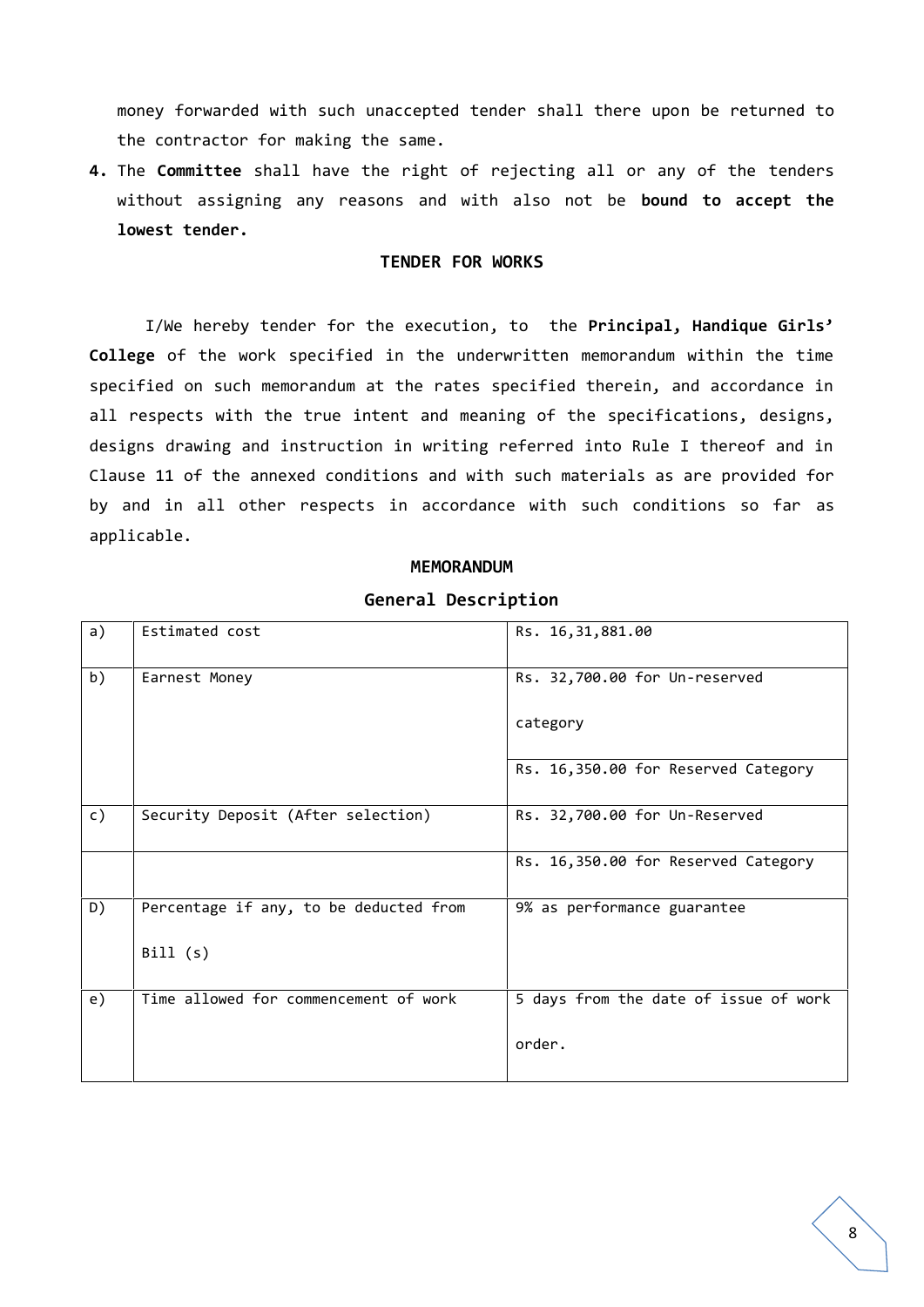Should this tender be accepted in whole or part, I/We hereby agree to abide by and fulfill all the terms and provisions of the said conditions of contracts annexed thereto so far as applicable and/or in default thereof to forfeit and pay to the Principal, Handique Girls' College, the sums of money mentioned in the said conditions.

> Signature of the contractor before submission of tender

Dated the \_\_\_\_\_\_\_\_\_\_\_ \_day of 2018

Witness\*\* Signature of the contractor before submission of tender

Address:

Occupation:

The above tender is hereby accepted by me on behalf of **Construction & Maintenance Committee, Handique Girls College**.

Dated the \_\_\_\_\_\_\_\_\_\_\_\_\_\_\_\_\_\_\_ day of 2018

Signature of the In charge by whom accepted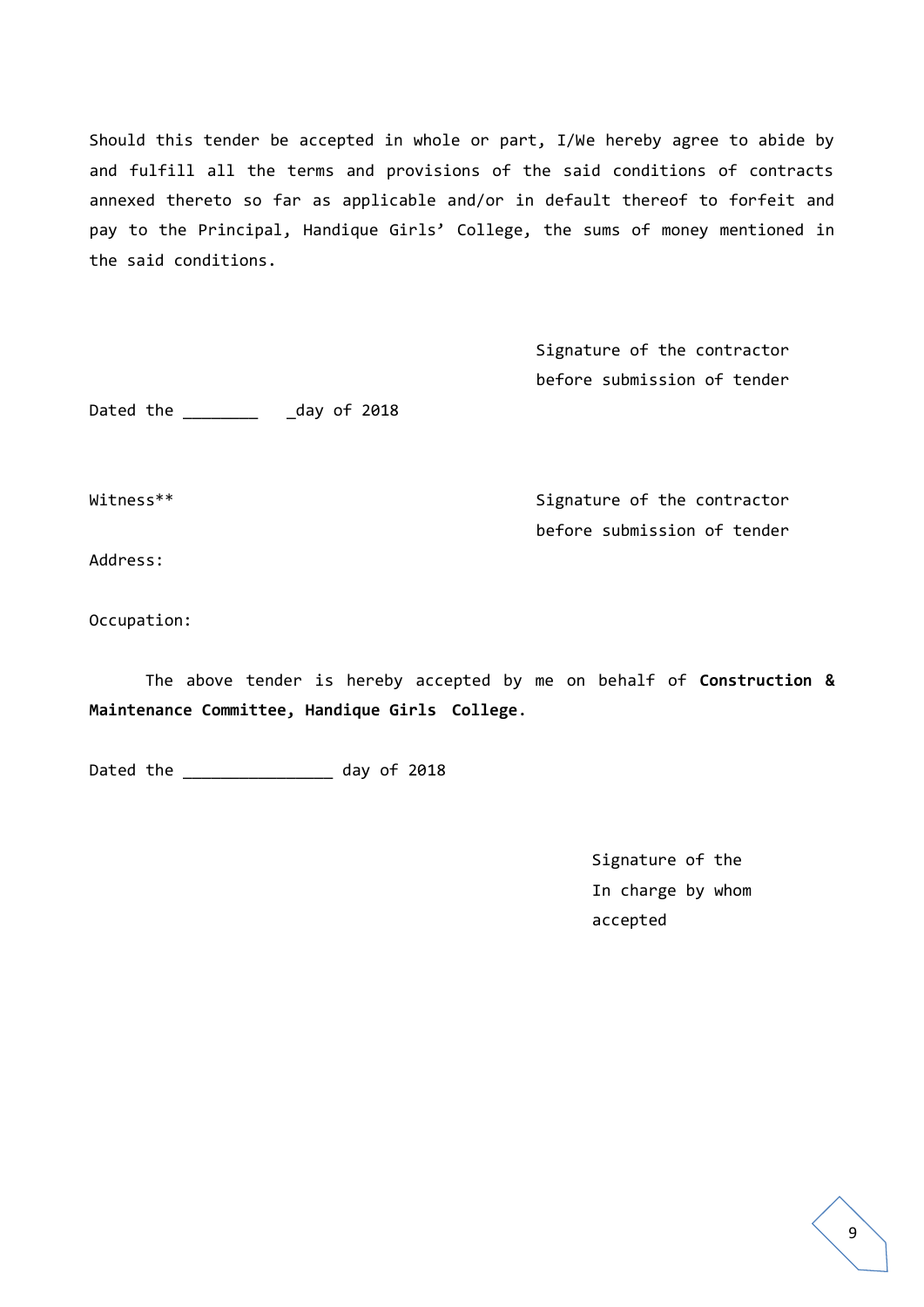# **CONDITIONS OF CONTRACT**

#### **Definitions**:

.

- 1. The "Contract" means the documents forming the tender and acceptance thereof and the formal agreements executed between Principal, Handique Girls' College and the Contractor, together with the documents referred to therein including these conditions, the specifications designs, drawing and instructions issued from time to time by the Principal and all these documents taken together shall be deemed to form one contract and shall be complementary to one another.
- 2. The "Committee" means "Construction & Maintenance Committee of Handique Girls' College.
- 3. The "Principal" means the Principal of Handique Girls' College.
- 4. The "Engineer" means technical persons from consulting Engineering Firm appointed by Handique Girls' College.
- 5. In the contract the following expressions shall, unless the context otherwise requires, have the meanings, hereby respectively assigned to them:
	- (a) The expression "Work" or "Works" shall unless there be something either in the subject or context repugnant to such condition be construed and taken to mean the works by or by virtue of the contract / contracted to be executed whether temporary or permanent, and whether original, altered, substituted or additional.
	- (b) The 'Site' shall mean the land and/or other places on, into or through which is to be executed under the contract or any adjacent land, path or street through which work is to be executed under the contract or any adjacent land, path or street which may be allotted or used for the purpose of carrying out the contract.
	- (c) The 'Contractor' shall mean the individual or firm or company, whether incorporated or not undertaking the works and shall include the legal personal representative or such individual or the persons composing such firm or company, or the successors of such form or company and the permitted assignees of such individual of firm of firms or company.

Works imparting the singular number include the plural number and vice versa.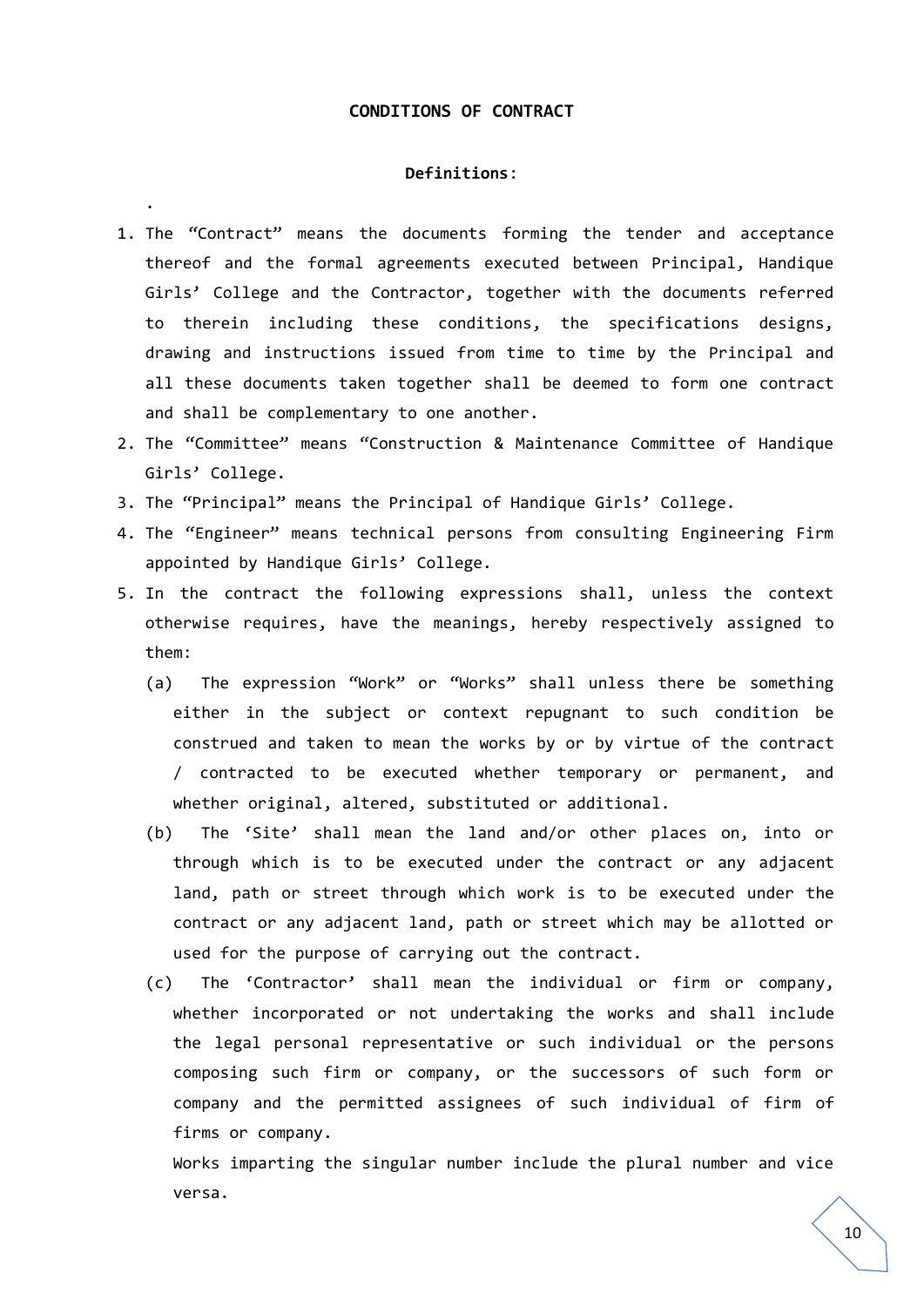#### **CLAUSE 1 :**

#### **Security Deposit:**

The person/persons, whose tender may be accepted (herein after called the contractor) shall permit **Committee** at the time of making any payment to his work done under the contract to deduct such sum as will amount to 9 percent of the all money so payable, such deduction to be held by the **Handique Girls' College** free of interest by way of performance guarantee.

Unless he is/they are exempted from payment of Security deposit in individual cases or has/have deposited the amount of Security at the rate mentioned above in cash or in the form of Government securities or Fixed Deposit Receipts of any Nationalized bank or State Bank of India. In case of fixed deposit receipt of any Bank is furnished by the contractor to the Government as part of the security deposit and Bank goes into liquidation or for any reason is unable to make payment against the said fixed deposit receipt. The loss caused thereby shall fall on the contractor and the contractor shall forthwith on demand furnish additional security to the Handique Girls' College to make good the deficit.

All compensation or the other of money payable by the Contractor to the **Handique Girls College** under the terms of this contract may be deducted from or paid by the sale of sufficient part of his security deposit or from the interest arising there from, or from any sums which may be due to or may become due to the contractor by the **Handique Girls' College** or any account whatsoever and in the event or his Security Deposit being reduced by reason or such deductions or sale as aforesaid the contractor shall within 10 days thereafter make good in cash or guarantee Bonds in favour of the Handique Girls College executed or fixed deposit receipt tendered by the State Bank of India or by nationalized banks (incase of guarantee offered by Nationalized bank, the amount shall be within financial limits prescribed by the Reserve bank of India) or Government Securities (if deposited for more than 12 months) endorsed in favour of the Principal, Handique Girls College, any sum or sums which may have been deducted from, or raised by sale of construction security deposit or any part thereof. The Security deposit shall be collected from the running bills of the Contractor at the rates mentioned above.

The security deposit will be retained by the Principal, Handique Girls College for six months after completion of works unless after a part of the work has been completed further works is postponed owing to cause outside the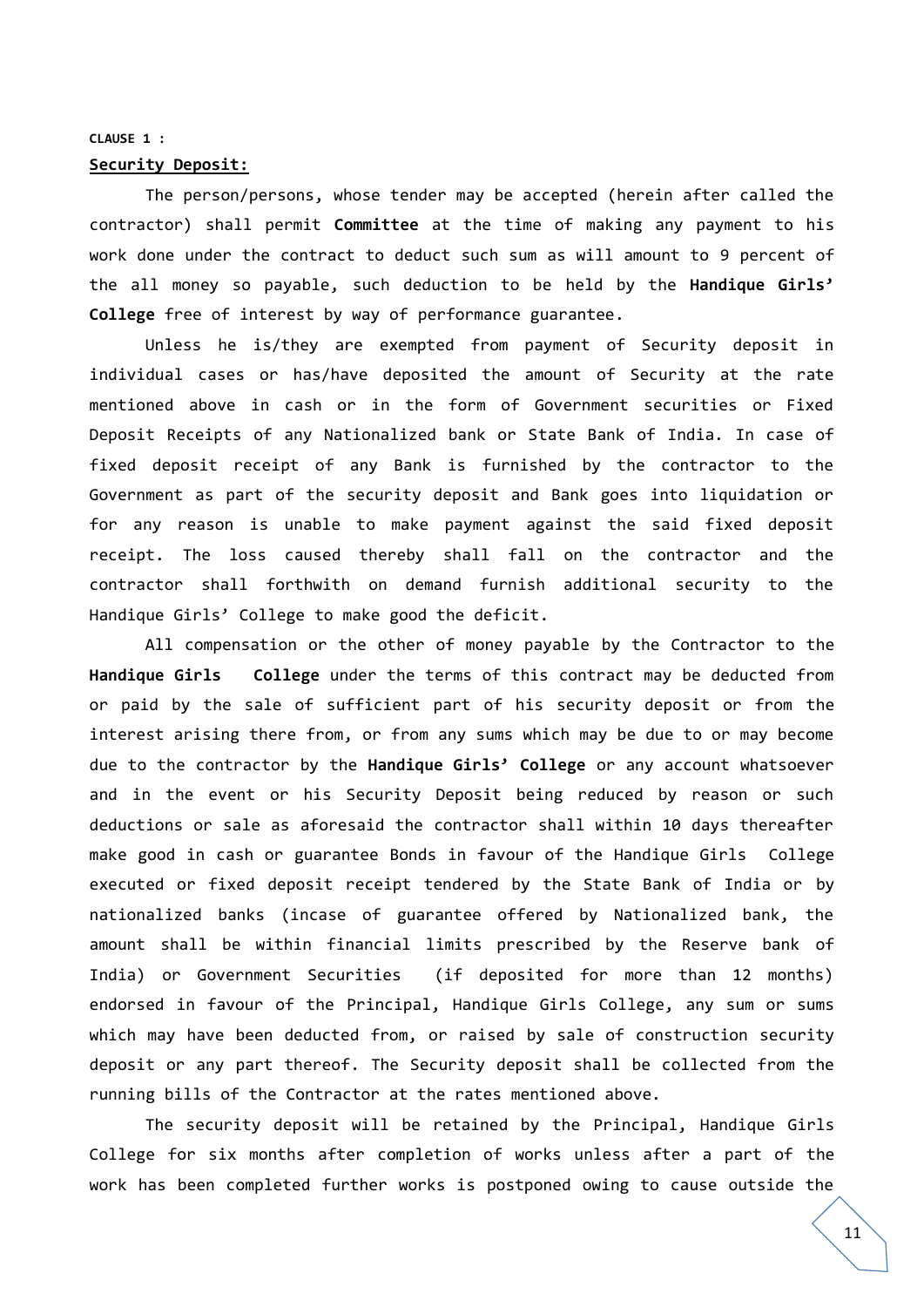Contractor's control in which case Principal, Handique Girls College. may refund corresponding proportionate part of the Security Deposit six months after the completion of that part of the work.

## **Clause 2**

The time allowed for carrying out the work as entered in the tender shall be strictly observed by the contractor and shall be reckoned from five days the date on which the order to commence work is given to the contractor. The work shall throughout the stipulated period of the contract be proceeded with all due diligence (time being deemed to be of the contract on the part of the contractor) and the contractor shall pay as compensation an amount equal to one percent of such smaller amount as the **Principal / Committee** (whose decision in writing shall be final) may decide on the amount of the estimated cost of the whole work as shown in the tender for everyday that the work remains unconvinced or unfinished, after the proper dates. And further to ensure good progress during the execution of the work the contractor shall be bound, in all cases in which the time allowed for any work exceeds one month, to complete one fourth of the whole of the work before one fourth of the whole time allowed under the contract has elapsed, one half of the work before one half of such time has elapsed, and three fourths of the work before three fourths of such time has elapsed, such estimation of the amount of work done at any period being made by **Principal/ Committee** whose decision shall be final. In the event of the contractor failing to comply with the condition he/ she/ they shall be liable to pay as compensation an amount equal to one percent or such smaller as the **Principal / Committee** (whose decision in writing shall be final and conclusive) may decide on the said estimated cost of the whole for every day that the due quantity of work remains in completed. Provided always that the entire amount of compensation to be paid under the provisions of this clause shall not exceed 10 percent on the estimated cost of the work, as shown in the tender.

# **Clause 3:**

In any case in which under any clauses of this contract, the contractor shall have tendered himself / herself liable to pay compensation amounting to fifty percent or more of his / her security deposit (whether paid in one sum or deducted by installments) **Principal** on behalf of the Handique Girls College shall have power to adopt any of the following courses, as he may deem best suited to the interest of the Handique Girls' College.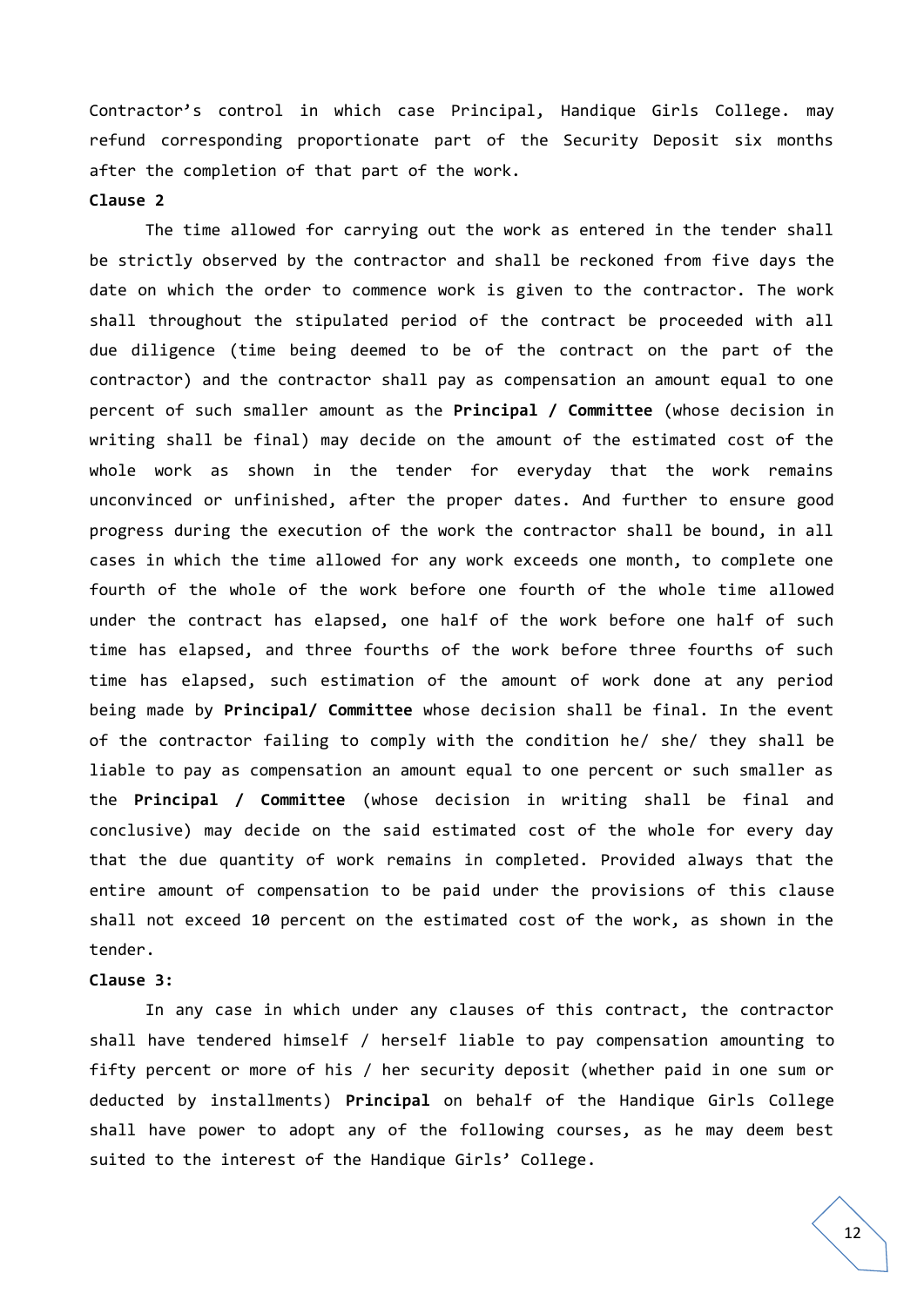- a) To rescind the contract, as to which decision notice in writing to the contractor under the hand of the **Principal** shall be final and conclusive, and in which case the security deposit of the contractor shall stand forfeited, and absolutely at the disposal of the Principal, Handique Girls College.
- b) To measure up the work of the contractor and to take such a part thereof as shall be unexecuted out of his/ her hands, and to give it to another contractor to complete in which case any expenses which may be incurred in excess of the sums which would have been paid to the original contractor if the whole work had been executed by him as to the amount of which excess the certificate in writing of the **Principal** shall be final and conclusive shall be borne and paid by the original contractor and may be deducted from any money due to him by the Handique Girls College under the contract or otherwise, or from his / her security deposit or the proceeds the sale thereof, or a sufficient part thereof.

In the event of any of above courses being adopted by the Principal, the contractor shall have no claim to compensation for any loss sustained by him by reason of his having purchased or procured any material or entered into any engagements, or made on advances on account of or with a view to the execution of the work or the performance of contract. And in case the contract shall be rescinded under the provision aforesaid, the contractor shall not be entitled to recover or be paid any sum for any work thereof actually performed under this contract, unless and until the **Committee** shall have certificate in writing the performance of such work and the value payable in respect thereof, and he shall only be entitled to the paid the value to certified.

**Clause 4:**

If the contractor shall desire an extension of the time for completion of the work on the ground of his /her having been unavoidable hindered in its execution or on any other grounds he / she shall apply in writing to the Principal within 30 days of the date of binderence or date of the occurrence or commencement of the aforesaid other grounds on account of which he / her desires such extension as aforesaid and the Principal shall, if in his opinion (which shall be final and conclusive) reasonable grounds be shown therefore, authorize such extension of time, if any, as may, in his / her opinion be necessary or proper.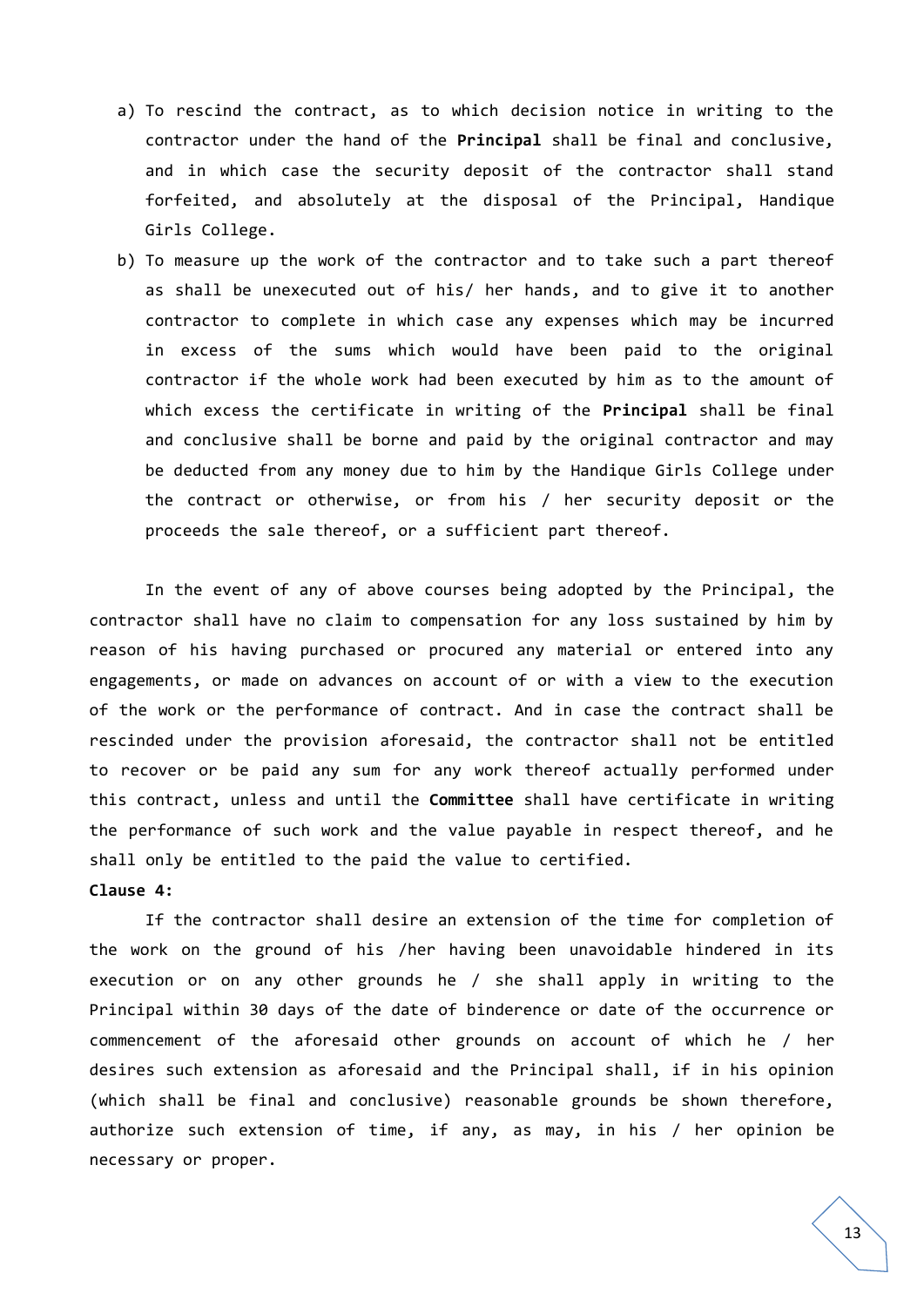# **Clause 5:**

The contractor shall give the Principal notice in writing when the work is completed and on receipt so such notice, the **Committee** shall inspect the work and if completed verify the measurement book to this effect. The contractor shall then be furnished with a certificate by the **Committee** of such completion but not such certificate shall be given nor shall the work be considered to be completed until the contractor shall have removed from the premises, on which the work shall be executed all scaffolding, surplus materials and rubbish and shall have cleaned of all dirt from all wood worked doors, windows, walls, floors, or other parts of any structures in, upon, or about which the work has been executed or of which he / she may have had possession for purpose of the execution thereof, if the contractor shall fail to comply with the requirements of this clause as to removal of scaffolding, surplus materials and rubbish and cleaning off dirt on or before the date fixed for the completion of the work

### **Clause 6:**

No payment shall be made for works estimated to cost less than rupees one thousand, till after the whole of the works shall have been completed and a certificate of completion given. But in the case of works estimated to cost more than rupees one thousand the contractor shall on submitting the bill therefore be entitled to receive a monthly payment proportionate to the part thereof then executed and passed by the **Committee**, whose certificate of such approval and passing of the sum so payable shall be final and conclusive against the contractor. But all such intermediate payments shall be regarded as payments by way of advance against the final payment only and not as payment for work actually done and completed and shall not preclude requiring of bad unsound and imperfect or unskillful work to be removed and taken away and reconstructed, or re-erected, or be considered as an admission of the due performance of the contract, or any part therein any respect or the accruing of any claim nor shall it conclude, determine, or effect in any way the powers of **Committee** under these conditions or any them as to the final settlement and adjustment of the accounts or otherwise, or in any other way a vary or affect the contract. The final bill shall be submitted by the contractor within one month of the date fixed for completion of the work, in default the Principal may depute Engineering Consultant appointed by the College to verify the such submitted bill and measurement book in actual and ask for certification of the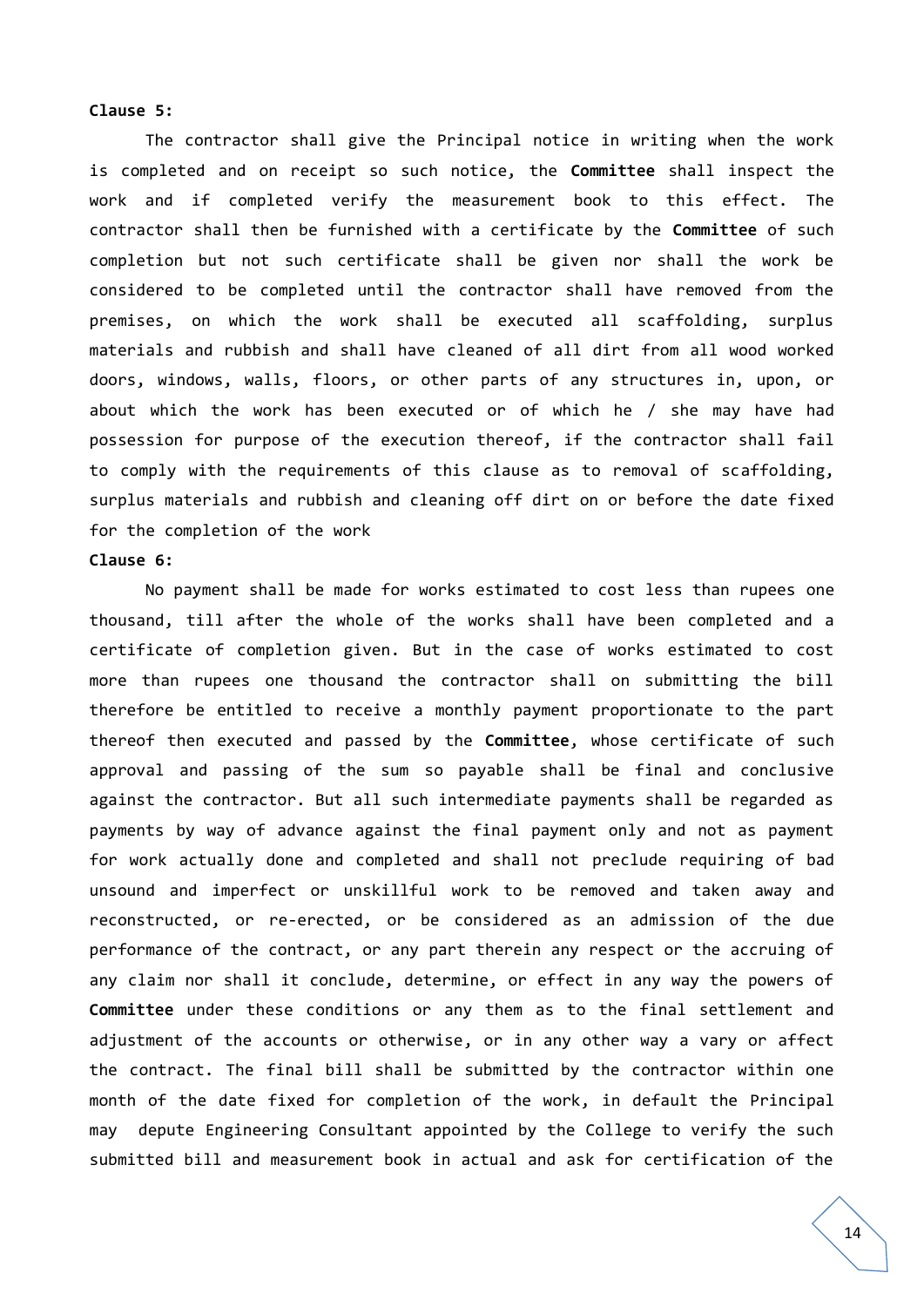total amount payable, and on the basis of which the decision of the Principal/ Committee in this respect shall be final and conclusive.

## **Clause 7:**

The contractor shall submit all bills on the printed forms to be had on application at the office the Principal**,** Handique Girls College and the charges in the bills shall always be entered on the rates specified in the tender or in the case of any extra work ordered in pursuance of these conditions, and not mentioned or provided for in the tender, at the rates hereinafter provide for such work. The measurements in detail should be taken in measurement books separately which will be verified by the appointed technical person of the Handique Girls' College or Members of the Committee**.**

# **Clause 8 :**

The contractor shall execute the whole and every part of the work in the most substantial and workman like manner, both as regards materials and otherwise in every respect in strict accordance with the true intent and meaning of the drawings and specification. The contractor shall also confirm exactly, fully and faithfully to the true intent any meaning of the designs, drawings and instructions in writing relating to the work signed by the **Principal** and lodged in Handique Girls College and to which the contractor shall be entitled to have access at such office or on the site of work for the purpose of inspection during office hours and the contractor shall, if he / she so requires, be entitled at his / her own expense to make or cause to be made copies of the specification, and of all such designs, drawings, and instructions as aforesaid.

# **Clause 9 :**

The Principal & the Construction & Maintenance Committee shall have power to make any alterations, in, or addition to the original specification, drawings, design and instructions that may appear to him be necessary or advisable during the progress of the work and the contractor shall bound to carry out the work in accordance with any instructions which given to him / her writing and signed by Principal, and such alteration shall not invalided the contract; and any additional work which the contractor may be directed to do in the manner above specified as part of the work shall be carried out by the contractor the same conditions in all respects on which he agreed to do the main work and at the same rates as are specified in the tender for the main work. The time for completion of the work shall be extended in the proportion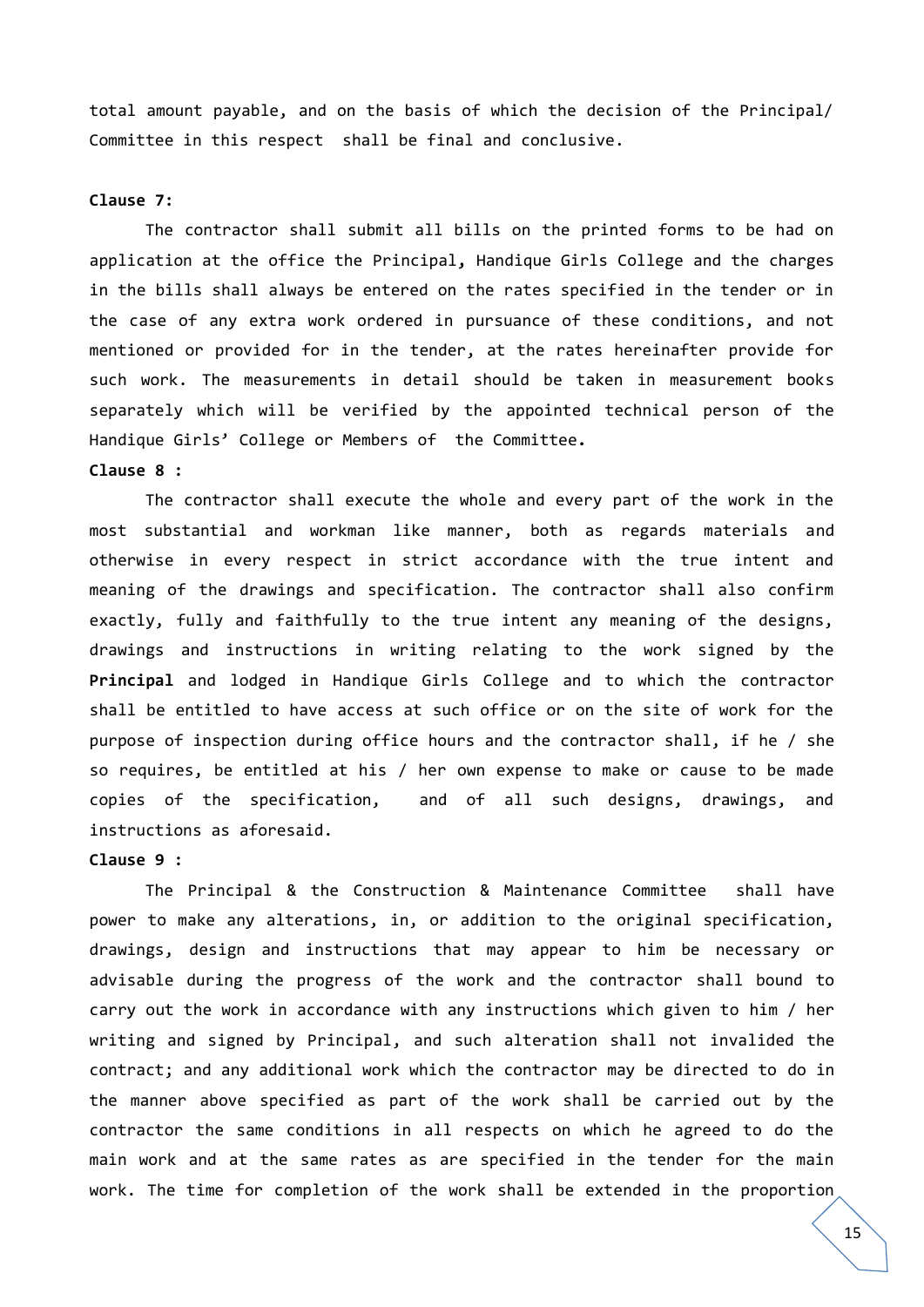that the additional work bears to the original contract work and the certificate of the **Committee** shall be final and conclusive as to such proportion. And if the additional work, include any class of work for which no rate is provided in this contract, then such class of work shall be carried out at the rates entered in the schedule of rate of APWD, Govt. of Assam current at the time of execution and if such last mentioned class of work is not entered in the schedule of rates mentioned above, then the contractor shall within seven days of the date of his receipt the order carry out the work inform the Principal the rate which it is his intention charge for such class of work and if the Principal does not agree to this rate he / she shall, by notice in writing, be at liberty to cancel his order to carry out such class work, and arrange to carry it out in such manner as he may consider advisable/ provided always that if the contractor shall commence work or incur any expenditure in regard thereto before the rates have been determined as lastly herein before mentioned then and in such case he / she shall only be entitled, to be paid in respect or the work carried out or expenditure incurred by him prior to the date of the determinations of the rate and aforesaid according to such rate or rates as shall be fixed by the Principal. In the event of a dispute the decision of the Principal and Committee will be final and conclusive. **Clause 10:**

If at any time after the commencement of the work the Handique Girls' College shall for any reason whatsoever not require the whole thereof as specified in the tender to be carried out, the Principal shall give notice in writing of the fact to the contractor who shall have no claim to any payment or compensation whatsoever, on account of any profit or advantage, which he/ she might have derived from the execution of the work, in full, but in which he/ she did not derive in consequence of the full amount of the work not having been carried out , neither shall be have any claim for compensation by reason of any alternations having been made in the original specification, drawings, designs and instructions which shall involve any curtailment of the work as originally contemplated.

# **Clause 11:**

If it shall appear to the Principal / Committee / Engineer, then any work has been executed with unsound, imperfect or unskillful workmanship, or with materials of any inferior description, or that contracted for or otherwise not in accordance with the contract, the contractor shall on demand in writing from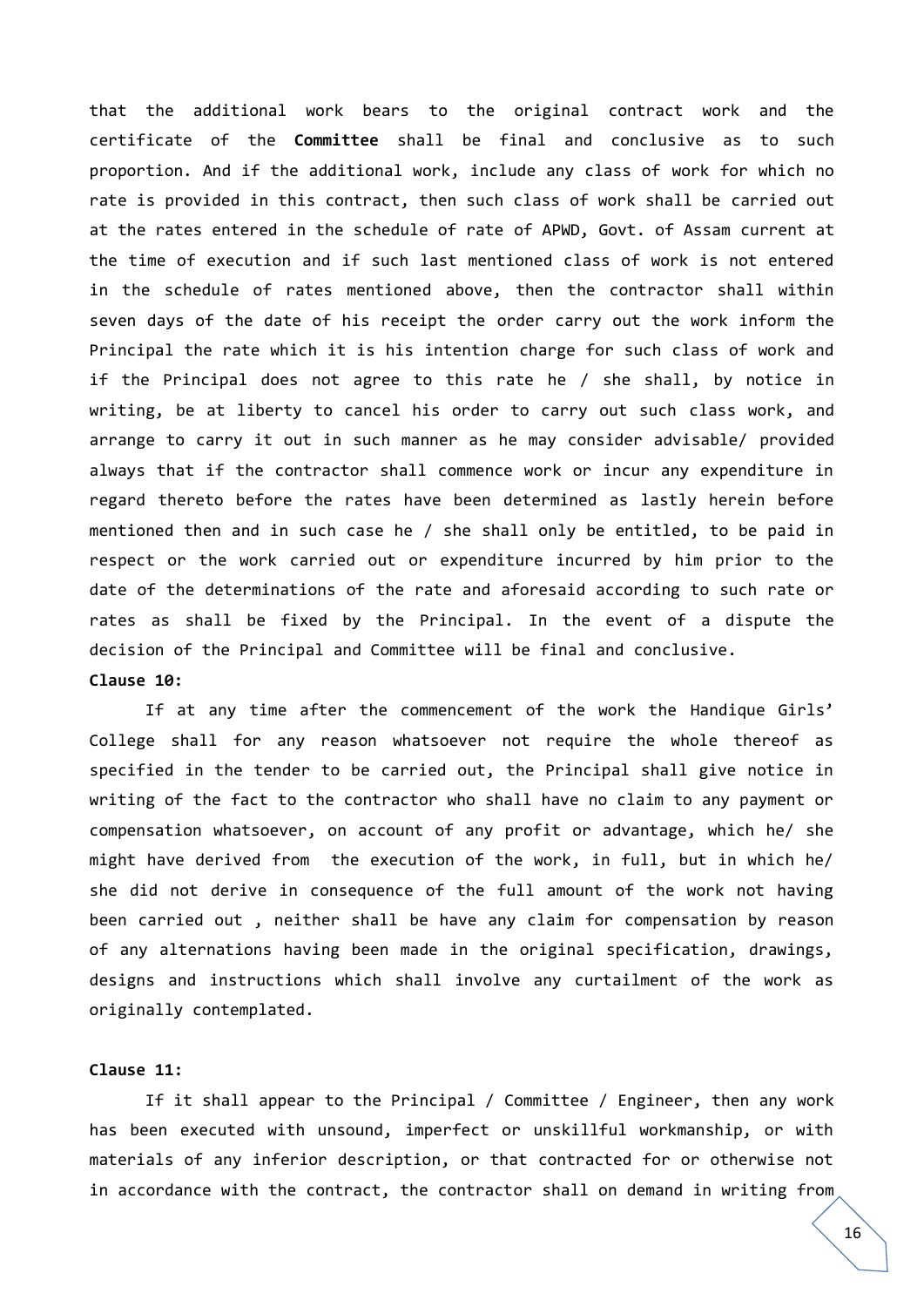the Principal specifying the work, materials or articles complained of not withstanding that the same may have been inadvertently passes, certified and paid for forthwith rectify or removed and reconstruct the work so specified in whole or in part, as the case may require, or as the case may be remove the materials or article so specified and provide other proper and suitable materials or articles at his own proper charge and cost, and in the event of his failing to do so within a period to be specified by the Principal to his demand aforesaid, then the contractor shall be liable to pay compensation at the rate of one percent, on the amount of the contract for every day not exceeding ten days, while his failure to do so shall continue and in the case of the contractors continued failure over and above the ten days specified above, the Principal may rectify or remove, and re-execute the work or remove and replace with others the materials or articles complained of, as the case may be at the risk and expense in all respects of the contractor. **Clause 12:**

All work under or in course of execution or executed in pursuance of the contract shall at all times be open to the inspection and supervision of the Principal / Committee / Engineer and the contractor at all times during the usual working hours and at all other times at which reasonable notice of the intension of the Principal / Committee / Engineer to visit the works shall have been given to the contractor, either by himself / herself to be present receive orders and instructions, or have a responsible agent duly accredited in writing present for that purpose. Orders given to the contractor's agent shall be considered to have the same force as if they had been given to the contractor himself / herself.

# **Clause 13:**

The contractor shall give not less than five days notice in writing to the **Principal** before covering up or otherwise placing beyond the reach of measurement or inspections any work in order that the same may be inspected or measured, and correct dimension thereof be taken before the same is so covered up or placed beyond the reach if measurement or inspection and shall not cover or place beyond the reach of measurement or inspection, any work without the and if any work shall be covered up or placed beyond the reach measurement or inspection without such notice having been given or consent obtained in writing the same shall be uncovered at the contractor's expense, or in default thereof no payment or allowance shall be made for such work or the materials with which, the same was executed.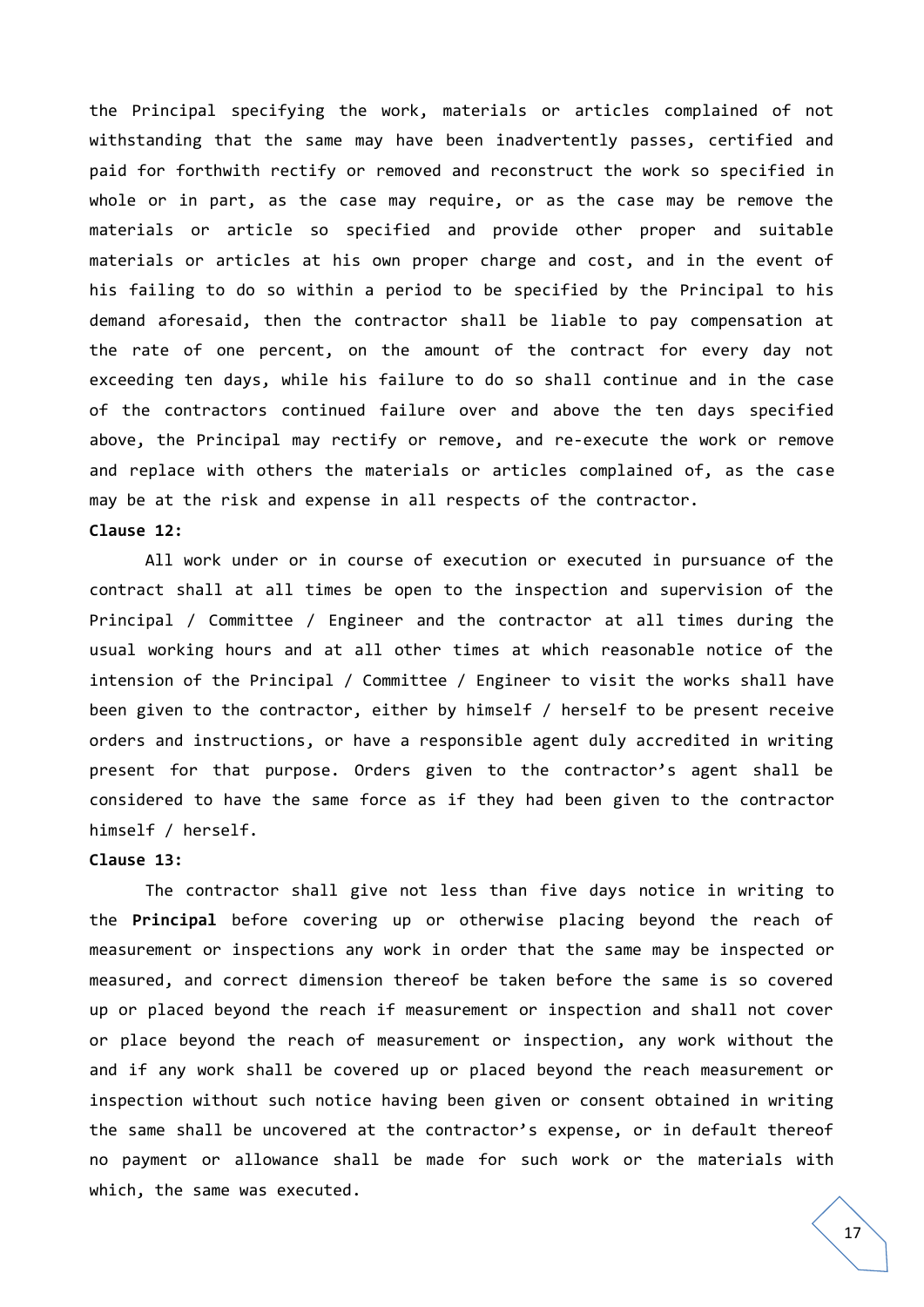#### **Clause 14:**

If the contractor or his work-people or servants, shall break, deface, injure, or destroy any part of a structure in which they may be working or any building, road, fence, road curb, water pipe, cables drains, electric/ Telephone post & wires, trees, enclosure, grass or grass land, or cultivated ground vontiguous to the premises on which the work or any part of it is being executed, or if any damage shall happen to the work, while shall happen to the work, progress from any cause whatever or any imperfections become apparent in it within six months after a certificate, final or other, of at completion shall have been given by the Committee and Engineer as aforesaid, the contractor shall make the same good at his own expense, or in default, the Principal may cause the same to be made good by other workmen, and deduct the cost of (of which the certificate of the Committee and Engineer shall be final and conclusive) plus fifteen percent supervision charges from any sums that may be then or at any time thereafter may become due to the contractor or from his security deposits or the proceeds of sale thereof, or of a sufficient portion thereof.

#### **Clause 15:**

No female labour shall be employed within the limit of a cantonment and no labourer below the age of fourteen years shall be employed on the works. **Clause 16:**

The contractor shall not assign or sub-let without the written approval of Principal. And if the contractor shall assign or sublet his contract attempt so to do, or become insolvent or commence any insolvency proceeding or make any composition with his creditors or attempt so to do, or if any gratuity, gift, loan, perquisite, reward or advantage pecuniary or otherwise, shall either directly or indirectly be given, promised, or offered by the contractor, or any of the servants or agents to any public officer or person in the employ of the Government in any way relating to his office or employment, or if any such officer or person shall become in any way directly or indirectly interested in the contract, the Principal may there upon by notice in writing rescind the contract and the security deposit of the contractor shall thereupon stand forfeited and be absolutely at the disposal of the Handique Girls' College and the same consequences shall ensure as if the contract has been rescinded under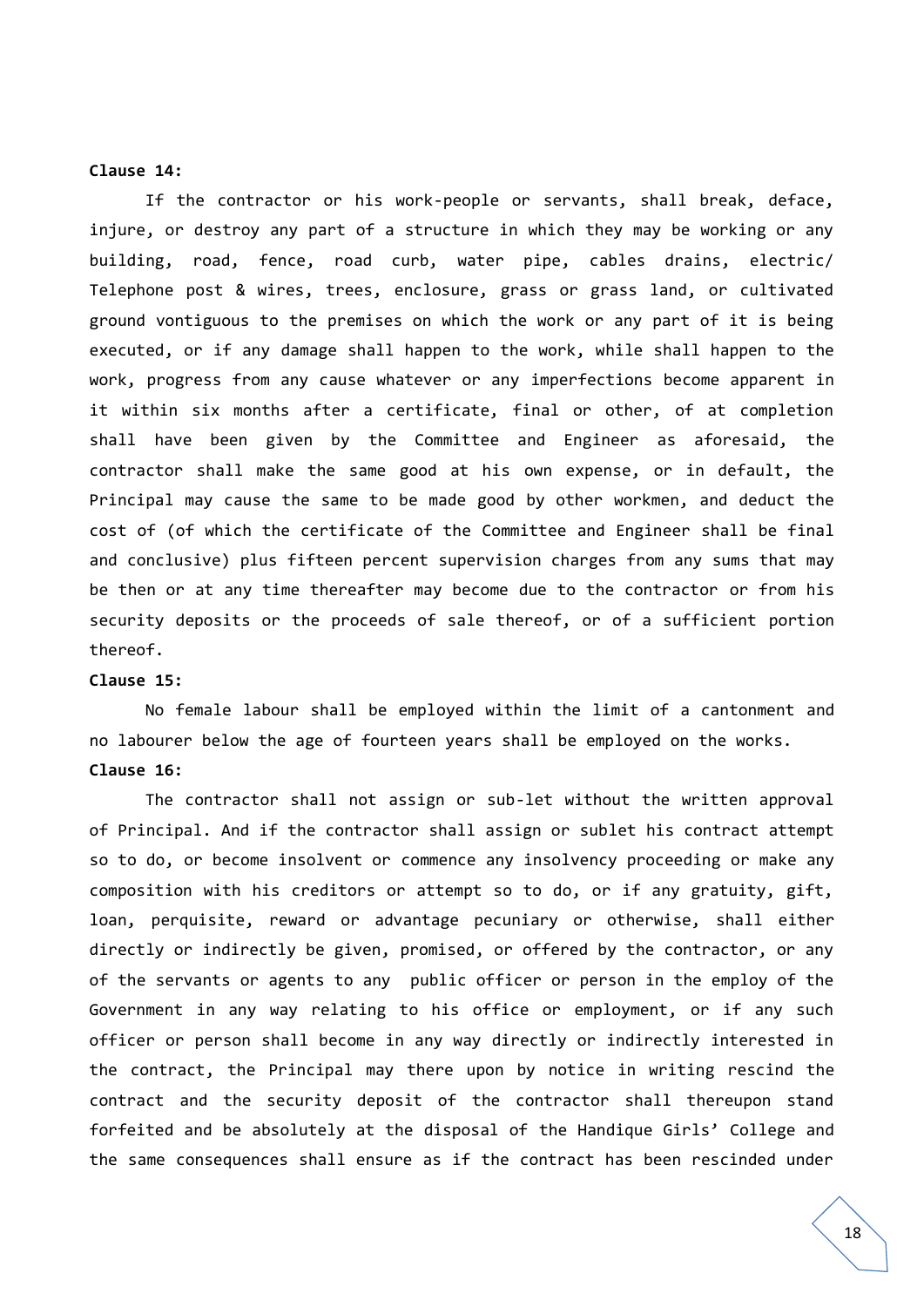clause 3 here of and in addition to contractor shall not be entitled to recover or be paid for any work therefore actually performed under the contract. **Clause 17:**

All works to be executed under the contract shall be executed under the direction and subject to the approval in all respects of the Principal for the time being who shall be entitled to direct at what point or points and in what manner they are to be commenced and from time to time carried on. **Clause 18:**

The contractor shall pay his labourers not less than the wages paid for similar work in the neighbourhood.

# **Clause 19:**

In the case of any class of work for which there is no such specification as is mentioned in Rule 1, such work shall be carried out in accordance with the specifications embodied in the Schedule of Rates of APWD, Govt. of Assam and in event of their not being included in the schedule of rates of APWD, Govt. of Assam, then in such case the work shall be carried out in all respect in accordance with the College authority.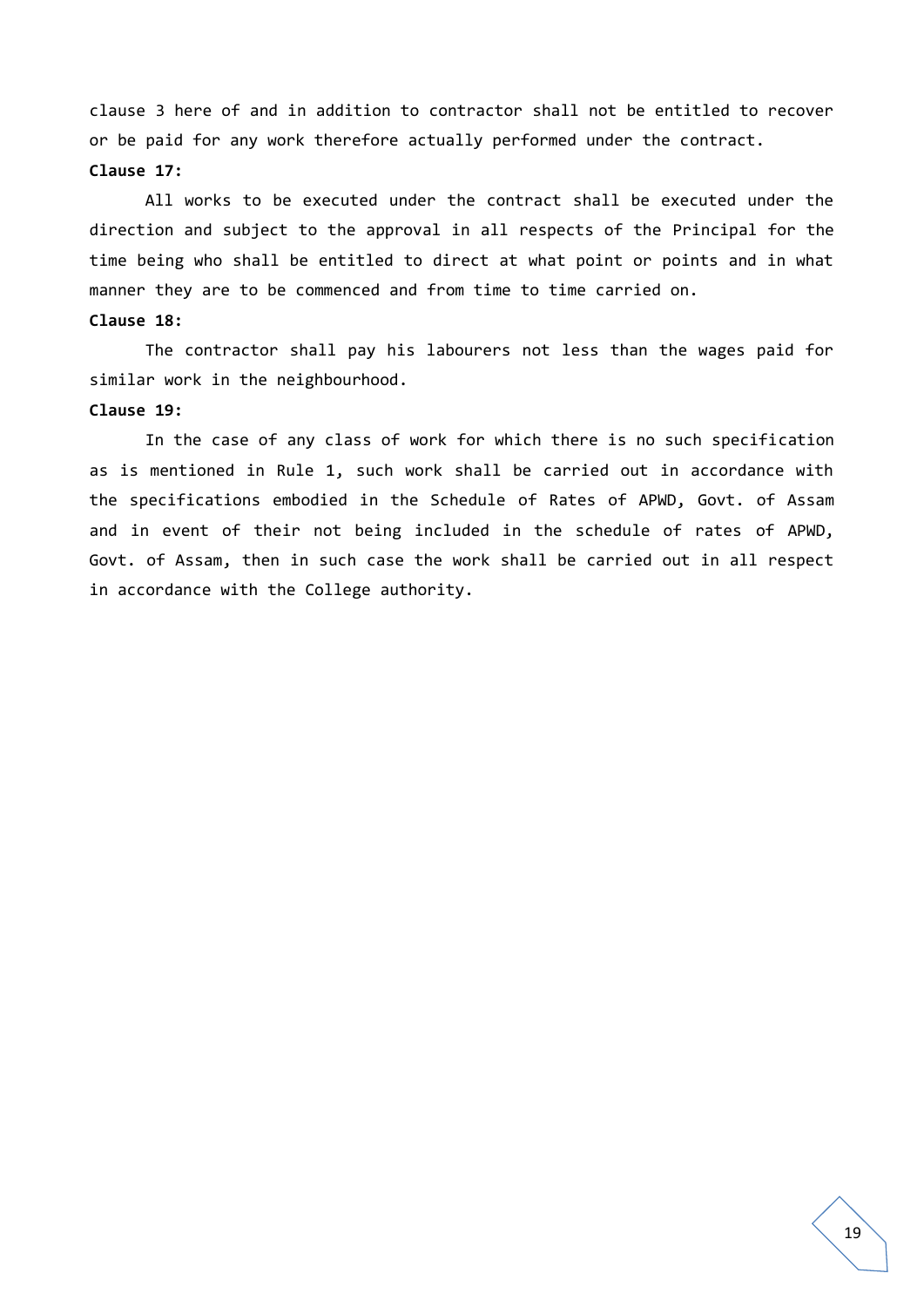ITEM-WISE TENDER PAPER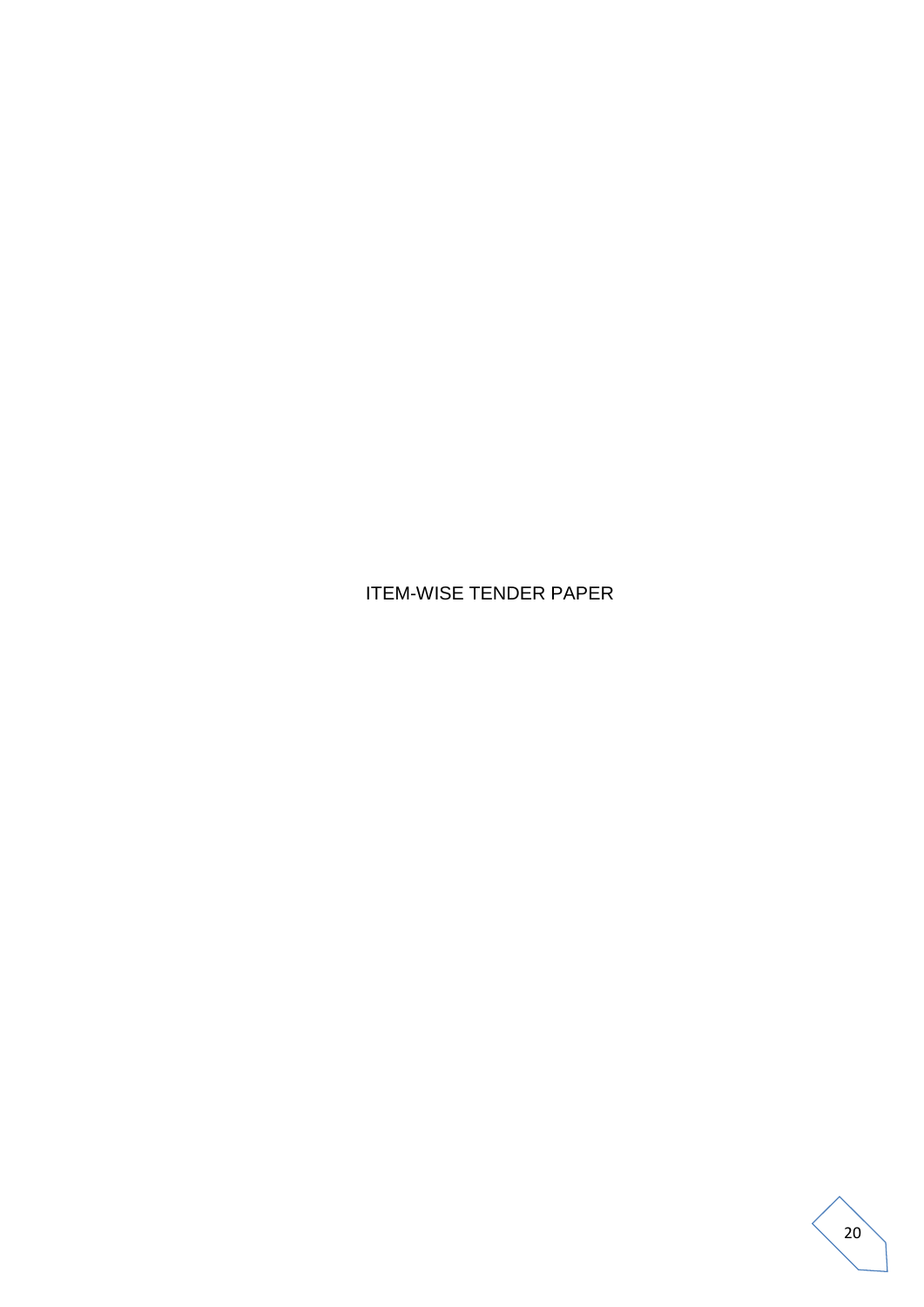| SI.<br>No.     | <b>Description</b>                                                                                                                                                                                                                                                                                                                                                     | Unit           | Quantity | Rate in<br>Rs. | Amount in<br>Rs. |
|----------------|------------------------------------------------------------------------------------------------------------------------------------------------------------------------------------------------------------------------------------------------------------------------------------------------------------------------------------------------------------------------|----------------|----------|----------------|------------------|
| $\mathbf{1}$   | REINFORCED CEMENT CONCRETE WORK<br>in prop 1:1.5:3                                                                                                                                                                                                                                                                                                                     |                |          |                |                  |
|                | Providing and laying plain/reinforced cement<br>concrete works in proportion 1 cement : 1.5<br>sand: 3 graded stone aggregate 20 mm. down<br>including curing complete but excluding the cost<br>of reinforcement and formwork.                                                                                                                                        |                |          |                |                  |
|                | (ii)<br>In super structure e.g. columns, struts,<br>beams, suspended floors, roof, landings,<br>shelves, cantilevers, staircase (excluding curved<br>staircase and landing) including preparing the<br>top surface and furnishing of nosing as directed<br>and specified.                                                                                              |                |          |                |                  |
|                | Ground floor.<br>(a)                                                                                                                                                                                                                                                                                                                                                   | M3             | 110.00   |                |                  |
| $\overline{2}$ | <b>FORMWORK</b>                                                                                                                                                                                                                                                                                                                                                        |                |          |                |                  |
|                | Providing formwork of ordinary timber planking<br>so as to give a rough finish including centering,<br>shuttering, strutting and propping etc., height of<br>propping and centering not exceeding 4 m. and<br>removal of the same after specified duration for<br>insitu reinforced concrete and plain cement<br>concrete works.                                       |                |          |                |                  |
|                | In superstructure from level upto 4.00 m.<br>(b)<br>height.                                                                                                                                                                                                                                                                                                            |                |          |                |                  |
|                | Ground floor<br><b>STEEL WORK</b>                                                                                                                                                                                                                                                                                                                                      | M <sub>2</sub> | 425.00   |                |                  |
|                | Supplying, fitting and fixing in position<br>(a)<br>reinforcement bars conforming to relevant BIS<br>codes for RCC work including straightening,<br>cleaning, cutting and bending to proper shapes<br>and sizes as per details, supplying and binding<br>with 20G annealed black wire and placing in<br>position with proper blocks, supports, chairs,<br>spacers etc. |                |          |                |                  |
|                | Ground floor.<br>(ii)                                                                                                                                                                                                                                                                                                                                                  | Qtl.           | 103.00   |                |                  |
|                | Extra for scraping, cleaning and straightening<br>reinforcement from RCC work at all levels<br><b>BRICK WORK</b>                                                                                                                                                                                                                                                       | KG             | 625.00   |                |                  |
|                | 1st class brick nogged wall in cement mortar<br>including racking out joints and curing complete<br>as directed in super structure above plinth up to<br>1st floor level (protruding M.S rod/Tor steel of<br>column to be embeded in cement mortar and will<br>be measured and paid separately)                                                                        |                |          |                |                  |
|                | (A) 112mm thick brick wall<br>(c) In cement mortar in proportion 1:6.                                                                                                                                                                                                                                                                                                  |                |          |                |                  |
|                | $(1$ cement : 6 sand)<br><b>FLOORING</b>                                                                                                                                                                                                                                                                                                                               | Sqm            | 33.50    |                |                  |
|                | <b>CERAMIC TILES</b><br>A) ON FLOOR                                                                                                                                                                                                                                                                                                                                    |                |          |                |                  |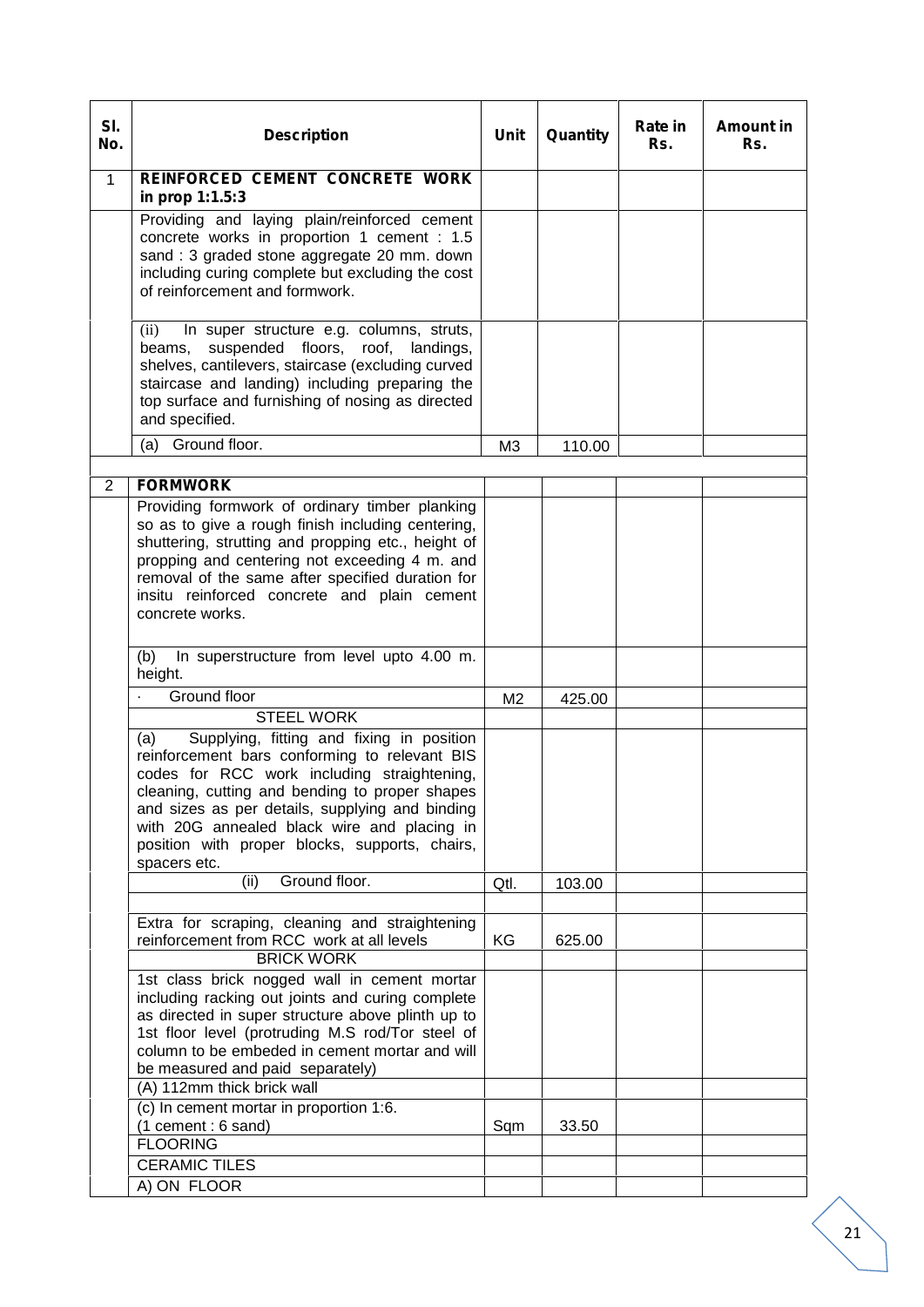| Providing Ceramic Tiles of approved quality,<br>size, shape and thickness not less than 8 mm on<br>floors, skirtings, treads and risers of steps over<br>cement mortar bed 15 mm thick in prop. 1:3 (1)<br>cement: 3 coarse sand ) including cutting where<br>necessary finished with flush pointing with fix-A<br>Tile Choksey/ Sika/ Pedelite/ Rouf/ White cement<br>slurry mixed with approved pigment to match the<br>shade of granite slab, complete at all levels as<br>specified and directed (coloured pigment should<br>be in conformity with colour of slab and as<br>approved and directed by the Department).<br>Normal range                                                                                    |      |       |  |
|------------------------------------------------------------------------------------------------------------------------------------------------------------------------------------------------------------------------------------------------------------------------------------------------------------------------------------------------------------------------------------------------------------------------------------------------------------------------------------------------------------------------------------------------------------------------------------------------------------------------------------------------------------------------------------------------------------------------------|------|-------|--|
| Somany/ Orient/Nitco /Asian Make<br>ii) Of size 400mmx400mm and above                                                                                                                                                                                                                                                                                                                                                                                                                                                                                                                                                                                                                                                        | Sq.m | 21.20 |  |
| B) ON WALLS                                                                                                                                                                                                                                                                                                                                                                                                                                                                                                                                                                                                                                                                                                                  |      |       |  |
| Providing polished ceramic wall<br>tiles of<br>approved quality, size, shape and thickness not<br>less than 8mm on walls and skirtings over<br>cement mortar bed 10 mm thick in prop. 1:3 (1)<br>cement: 3 coarse sand ) including cutting where<br>necessary finished with flush pointing with Fix-A-<br>Tile (Choksey / Sika / Pedelite / Rouf) /white<br>cement slurry mixed with approved pigment to<br>match shade of tiles complete at all levels as<br>specified and directed. (Cement plastering to be<br>measured and paid separately). (Coloured<br>pigment should be in conformity with colour of<br>tiles and as approved and directed by the<br>Department). (Walls means both interior and<br>exterior walls). |      |       |  |
| a) Normal range<br>Somany/ Orient/Nitco/Asian Make                                                                                                                                                                                                                                                                                                                                                                                                                                                                                                                                                                                                                                                                           | Sq.m | 2.58  |  |
| ii) Of size 200mmx300mm and above                                                                                                                                                                                                                                                                                                                                                                                                                                                                                                                                                                                                                                                                                            |      |       |  |
| <b>CEMENT PLASTERING</b>                                                                                                                                                                                                                                                                                                                                                                                                                                                                                                                                                                                                                                                                                                     |      |       |  |
| 10 mm thick Cement plaster in single coat on fair<br>side of brick/concrete walls for interior plastering<br>up to 1st floor level including arises or rounded<br>angles not exceeding 80mm girth and finished<br>even and smooth including curing complete as<br>directed.<br>c) In cement mortar 1:5                                                                                                                                                                                                                                                                                                                                                                                                                       | Sqm  | 70.00 |  |
| 15 mm thick Cement plaster in single coat on<br>single or half brick wall for interior plastering up<br>to 1st floor level including arises, internal<br>rounded angles, not exceeding 80mm girth and<br>finished even and smooth including curing<br>complete as directed.<br>A) On rough side                                                                                                                                                                                                                                                                                                                                                                                                                              |      |       |  |
| c) In cement mortar 1:5                                                                                                                                                                                                                                                                                                                                                                                                                                                                                                                                                                                                                                                                                                      | Sqm  | 33.3  |  |
| <b>CHOWKATHS</b>                                                                                                                                                                                                                                                                                                                                                                                                                                                                                                                                                                                                                                                                                                             |      |       |  |
| Providing<br>dressed wood<br>work in post,<br>walls, battens, post plate<br>etc.<br>bressumers<br>includingsupplying and fixing<br>with<br>spikes,<br>nails, bolt and nuts of 12mm dia(M.S) and<br>required length etc.complete with kiricide oiling                                                                                                                                                                                                                                                                                                                                                                                                                                                                         |      |       |  |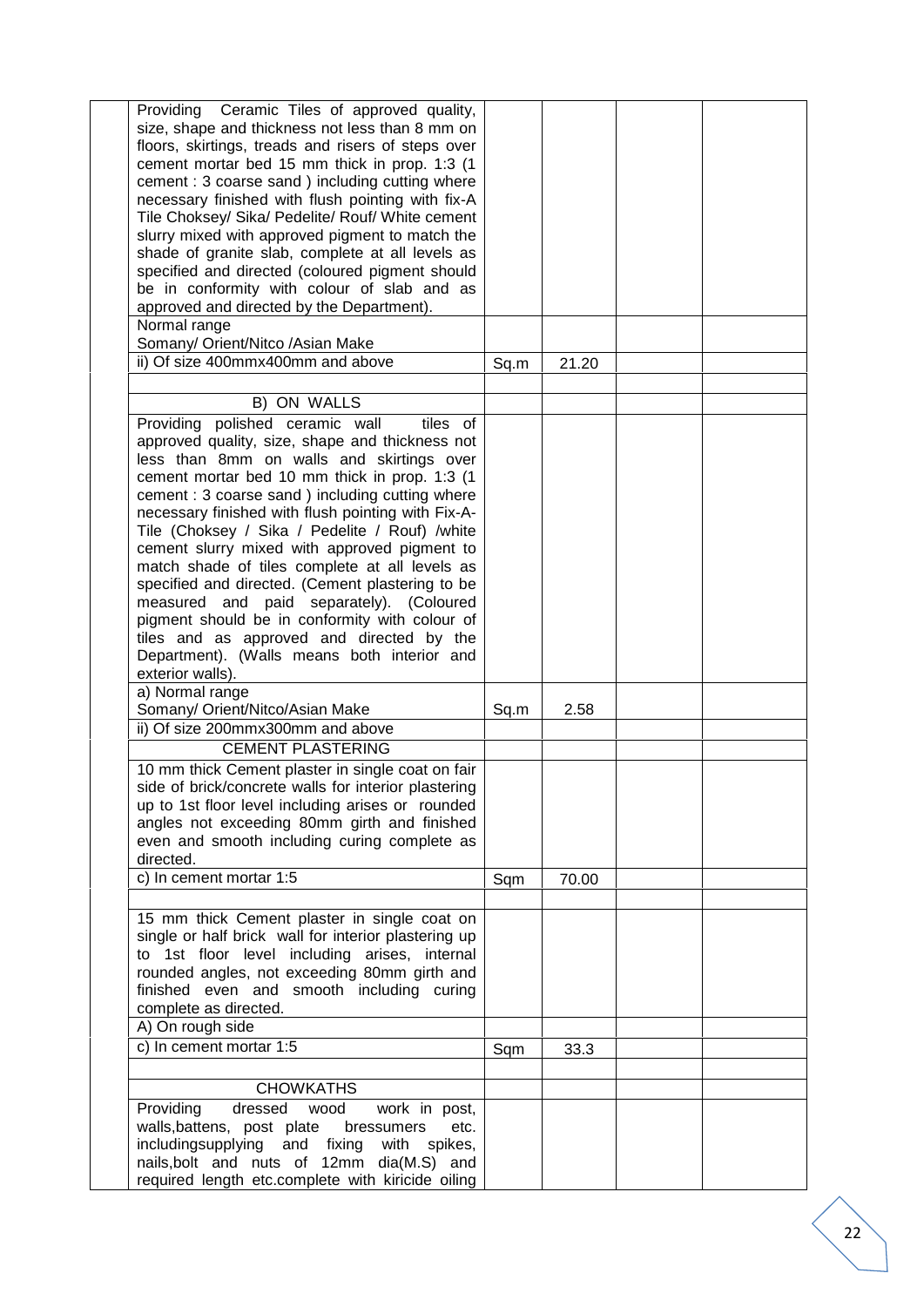| two coats to faces in contact with C.C or                                                          |       |        |  |
|----------------------------------------------------------------------------------------------------|-------|--------|--|
| masonry (M.S flats, angle cleats and bolt and                                                      |       |        |  |
| nuts required for flats, angle cleats wherever use                                                 |       |        |  |
| shall be measured and paid separately)                                                             |       |        |  |
| (d) With Bola timber                                                                               | Cum   | 0.12   |  |
|                                                                                                    |       |        |  |
| Providing, fitting and fixing factory made Santro                                                  |       |        |  |
| Flush door shutters having core & cross bands                                                      |       |        |  |
| fabricated from seasoned 1st class timber, 25mm                                                    |       |        |  |
| core battens, 2.5mm to 3.5mm uniformly thick                                                       |       |        |  |
| cross bands, styles & rails made from hardwood                                                     |       |        |  |
| timber of width not less than 50mm, fixed to the<br>door frames (chowkath) with necessary hinges,  |       |        |  |
| screws, bolts etc. as specified and directed at all                                                |       |        |  |
| levels (Door fixtures and fittings to be measured                                                  |       |        |  |
| and paid seperately.)                                                                              |       |        |  |
| $(a)$ 30 mm thick                                                                                  | Sq.m. | 3.90   |  |
|                                                                                                    |       |        |  |
| <b>GRILL</b>                                                                                       |       |        |  |
| Providing, fitting and fixing M.S. grill of required                                               |       |        |  |
| pattern for windows/ clerestory windows/                                                           |       |        |  |
| M.S. flats at required spacing in<br>openingwith                                                   |       |        |  |
| frame all round, squre or round<br>M.S.<br>bars                                                    |       |        |  |
| with round headed bolts and nuts or screws.                                                        |       |        |  |
| II Ornamental grill<br>(c) Fixed to Brickwork/P.C.C/R.C.C.                                         |       |        |  |
|                                                                                                    | Kg    | 75.00  |  |
| <b>ALUMINIUM WINDOWS</b>                                                                           |       |        |  |
| Providing, fitting and fixing anodised aluminium                                                   |       |        |  |
| windows and ventilators of standard sections of                                                    |       |        |  |
| approved brand without horizontal glazing bars                                                     |       |        |  |
| joints mitred and welded (manufactured to                                                          |       |        |  |
| relevant IS specifications) fitted with 6mm x                                                      |       |        |  |
| 3.15mm lugs 100mm long embedded in CC                                                              |       |        |  |
| blocks 150mm x 100mm x 100mm in 1:3:6 mix                                                          |       |        |  |
| including providing and fixing handles, frictions<br>stays, joining cleat, bolting device, locking |       |        |  |
| arrangement, spring catch as required complete                                                     |       |        |  |
| as specified and directed for all levels. (Cement                                                  |       |        |  |
| concrete to be measured and paid separately).                                                      |       |        |  |
| (b)3 Track sliding window                                                                          |       | 5.00   |  |
|                                                                                                    |       |        |  |
| <b>PAINTING</b>                                                                                    |       |        |  |
| a) Applying one coat of cement primer of                                                           |       |        |  |
| approved brand and manufacture on new wall                                                         |       |        |  |
| surface after throughly brooming the surfaces                                                      |       |        |  |
| free from mortar droppings and other foreign<br>matter and including preparing the surface even    |       |        |  |
| and sand papered smooth.                                                                           | sqm   | 103.30 |  |
|                                                                                                    |       |        |  |
| PLASTER OF PARIS & WALL PUTTY                                                                      |       |        |  |
| Providing two coats of acrylic water based wall                                                    |       |        |  |
| putty/ wall filler of Asian Paints/ Berger/ Dulux                                                  |       |        |  |
| over concrete/ cement plaster/ brick walls and                                                     |       |        |  |
| ceilings both internal and external after removing                                                 |       |        |  |
| all the loosely adhering material from the wall/                                                   |       |        |  |
| ceiling surface with the help of emery stone,<br>putty blade or wire brush, moistening the wall    |       |        |  |
| with the help of sufficient quantity of clear water                                                | Sqm   | 103.30 |  |
|                                                                                                    |       |        |  |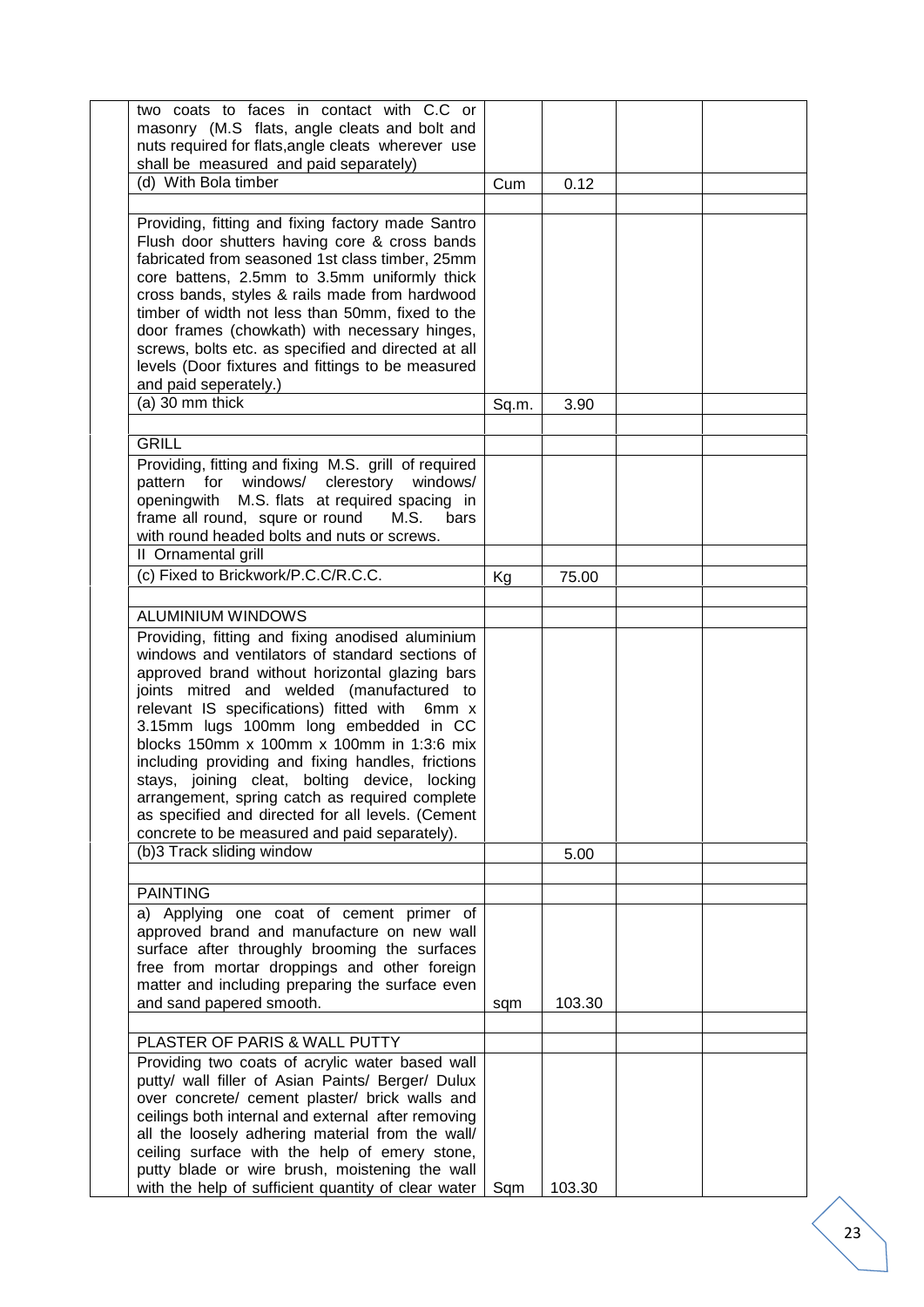| as specified and directed by the department.                                                                                                                                                                                                                                                                                                                                                  |     |        |  |
|-----------------------------------------------------------------------------------------------------------------------------------------------------------------------------------------------------------------------------------------------------------------------------------------------------------------------------------------------------------------------------------------------|-----|--------|--|
|                                                                                                                                                                                                                                                                                                                                                                                               |     |        |  |
| <b>WALL PAINTING</b><br>Wall painting (two coats) with acrylic emulsion<br>paint approved brand and manufacture (Asian<br>paint/ Berger paint/ ICI paint/ J & N paint/<br>Nerolac) on new surface to give an even shade<br>after throughly brushing the surfaces free from<br>mortar droppings and other foreign matter and<br>sand papered smooth.                                           |     |        |  |
| (a). Acrylic Emulsion Paint approved brand and<br>manufacture (Asian paint/ Berger paint/ ICI paint/<br>J & N paint/ Nerolac)                                                                                                                                                                                                                                                                 | Sqm | 103.30 |  |
| Extra over item no 13.4.1 above for every<br>subsequent coat of wall painting with acrylic<br>emulsion paint of approved<br>brand<br>and<br>manufacture (Asian paint/ Berger paint/ ICI paint/<br>J & N paint/ Nerolac).                                                                                                                                                                      |     |        |  |
| (i). Acrylic Emulsion Paint approved brand and<br>manufacture (Asian paint/ Berger paint/ ICI paint/<br>J & N paint/ Nerolac)                                                                                                                                                                                                                                                                 | Sqm | 103.30 |  |
| PAINTING ON WOOD AND WOOD WOOD<br><b>BASED SURFACES</b>                                                                                                                                                                                                                                                                                                                                       |     |        |  |
| Applying priming coat over new wood and wood<br>based surfaces over 100mm in girth/width after<br>and including preparing the surface by throughly<br>cleaning oil, grease, dirt snd other foreign matter<br>, sand papering and knotting.                                                                                                                                                    |     |        |  |
| (b). With ready mixed paint, wood primer (white).                                                                                                                                                                                                                                                                                                                                             | Sqm | 9.35   |  |
| Painting two coats (excluding priming coat) on<br>new wood and wood based surface with enamel<br>paint of approved brand and manufacture (Asian<br>paint/ Berger paint/ ICI paint/ J & N paint/<br>Nerolac) to give an even shade including<br>cleaning the surfaces of all dirt, dust and other<br>foreign matter sand papering and stopping.<br>(i). Surfaces over 100mm in width or girth. |     |        |  |
| b). High gloss (Asian paint/ Berger paint/ ICI<br>paint/ J & N paint/ Nerolac).                                                                                                                                                                                                                                                                                                               | Sqm | 9.35   |  |
| Applying primary coat over new steel and other<br>metal surface over 100m in width or girth after<br>preparing the surface by thoroughly cleaning<br>oil, grease, dirt and other foreign matter and<br>scoured with wire brushes, fine steels, wood<br>scrapers and sand paper.                                                                                                               |     |        |  |
| a). With ready mixed "red-lead/ red oxide"<br>primer.                                                                                                                                                                                                                                                                                                                                         | Sqm | 8.50   |  |
| Painting two coats (excluding priming coat) on<br>new steel and other metal surface with enamel<br>paint of approved brand and manufacture(Asian<br>paint/ Berger paint/ ICI paint/ J & N paint/<br>Nerolac) to give an even shade including<br>cleaning the surface of all dirt, dust and other<br>foreign matter.                                                                           |     |        |  |